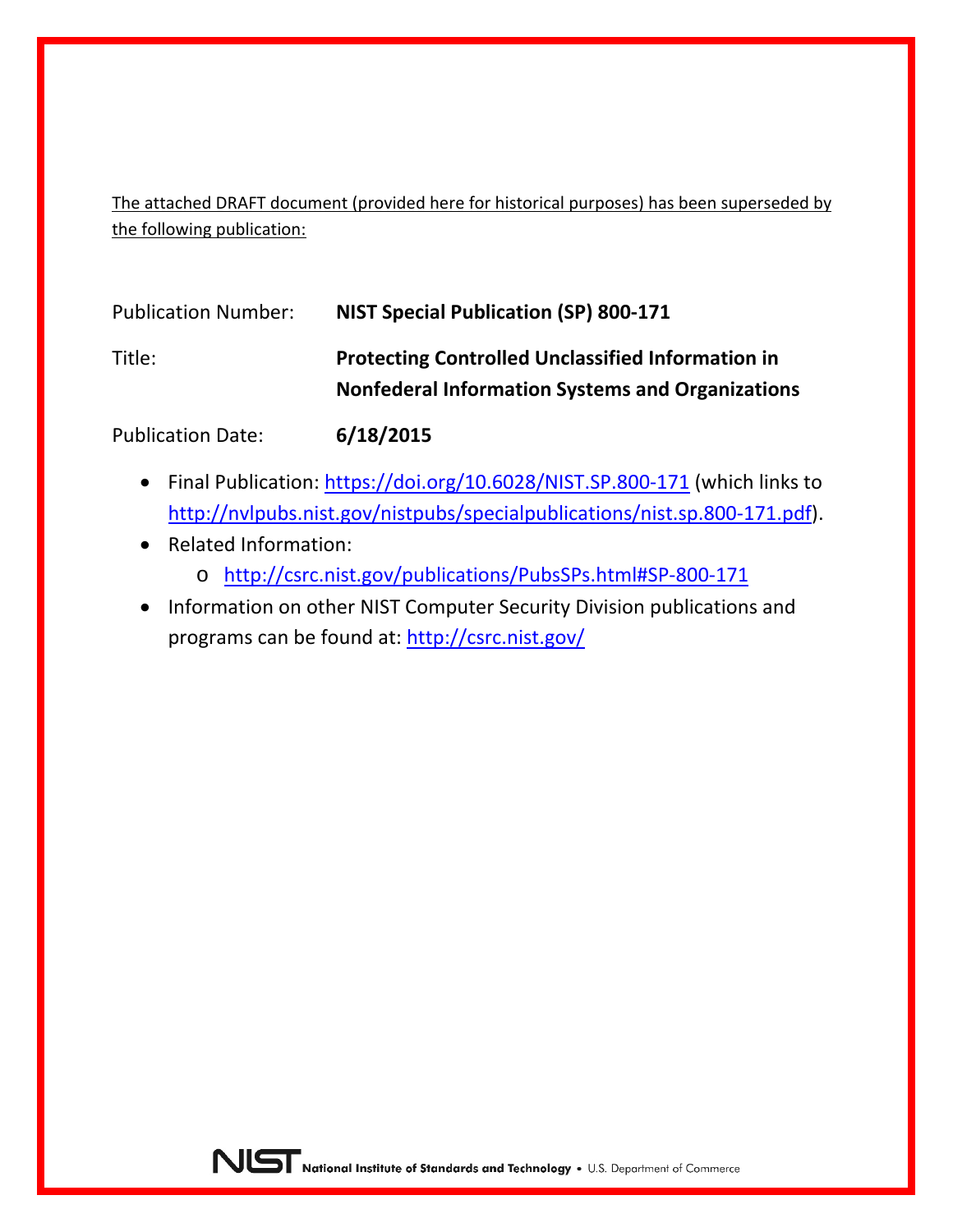The following information was posted with the attached DRAFT document:

Nov. 18, 2014

*SP 800-171*

### *DRAFT Protecting Controlled Unclassified Information in Nonfederal Information Systems and Organizations*

NIST announces the release of Draft Special Publication 800-171, *Protecting Controlled Unclassified Information in Nonfederal Information Systems and Organizations* (Initial Public Draft).

The protection of sensitive unclassified federal information while residing in nonfederal information systems and environments of operation is of paramount importance to federal agencies. Compromises of this information can directly impact the ability of the federal government to successfully carry out its designated missions and business operations. This publication provides federal agencies with recommended requirements for protecting the confidentiality of Controlled Unclassified Information (CUI) as defined by Executive Order 13556, when such information resides in nonfederal information systems and organizations. The requirements apply to:

• Nonfederal information systems that are beyond the scope of the systems covered by the Federal Information Security Management Act (FISMA); and

• All components of nonfederal systems that process, store, or transmit CUI.

The CUI protection requirements were obtained from the security requirements and controls in FIPS Publication 200 and NIST SP 800-53, and then tailored appropriately to eliminate requirements that are:

- Primarily the responsibility of the federal government (i.e., uniquely federal);
- Related primarily to availability; or
- Assumed to be routinely satisfied by nonfederal organizations without any further specification.

Nonfederal organizations include, for example: federal contractors; state, local, and tribal governments; and colleges and universities.

This publication is part of a larger initiative by the National Archives and Records Administration (NARA) to fulfill their responsibilities as Executive Agent for Executive Order 13556 for CUI. NARA has a threepart plan to help standardize the naming conventions and protection requirements for sensitive information (designated CUI) both within the federal government and when such information resides in nonfederal information systems and organizations. NARA's plan includes:

- Incorporating uniform CUI policies and practices into the Code of Federal Regulations;
- Using NIST SP 800-171 to define requirements to protect the confidentiality of CUI; and

• Developing a standard Federal Acquisition Regulation (FAR) clause to levy the SP 800-171 security requirements to contractor environments.

Please send comments to sec-cert @ nist.gov with "Comments Draft SP 800-171" in the subject line. Comments will be accepted through *January 16, 2015*.

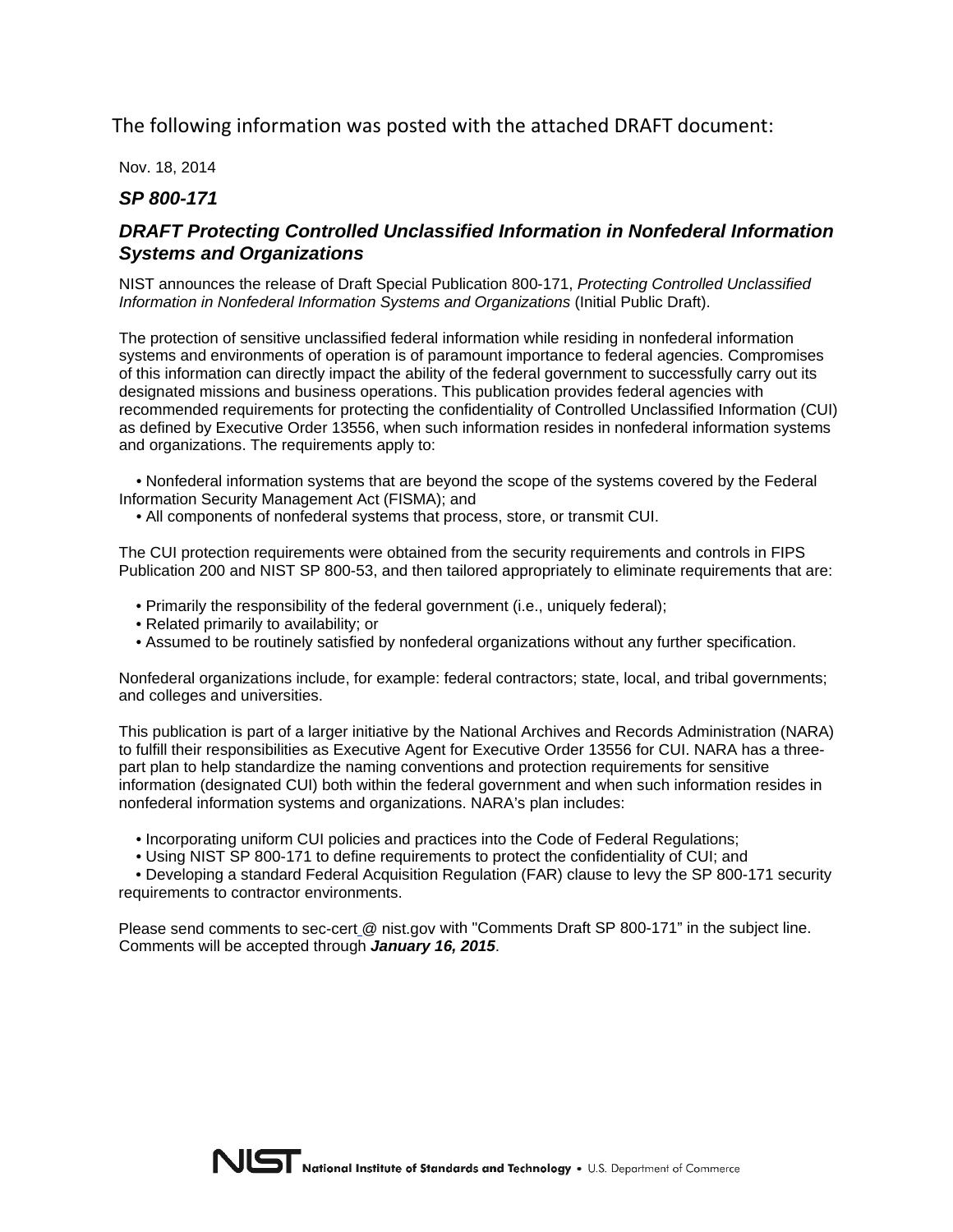**Initial Public Draft**

# **Protecting Controlled Unclassified Information in Nonfederal Information Systems and Organizations**

**RON ROSS PATRICK VISCUSO GARY GUISSANIE KELLEY DEMPSEY MARK RIDDLE**

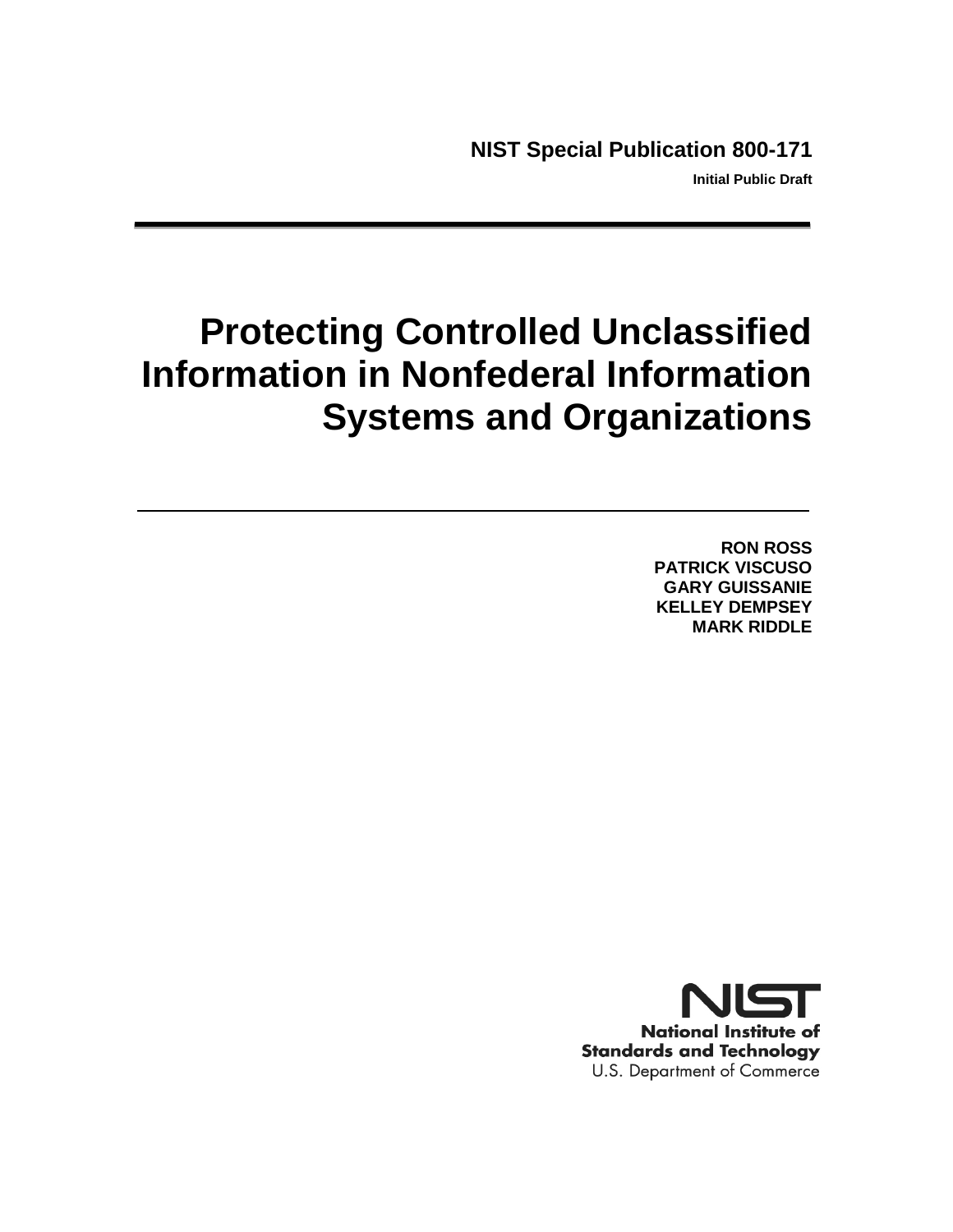# **NIST Special Publication 800-171**

**Initial Public Draft**

# **Protecting Controlled Unclassified Information in Nonfederal Information Systems and Organizations**

### **RON ROSS**

**KELLEY DEMPSEY** *Computer Security Division Information Technology Laboratory National Institute of Standards and Technology*

#### **PATRICK VISCUSO MARK RIDDLE**

*Information Security Oversight Office National Archives and Records Administration*

**GARY GUISSANIE**

*Institute for Defense Analyses Supporting the Office of the CIO Department of Defense*

**November 2014**



U.S. Department of Commerce *Penny Pritzker, Secretary*

National Institute of Standards and Technology *Willie May, Acting Under Secretary of Commerce for Standards and Technology and Acting Director*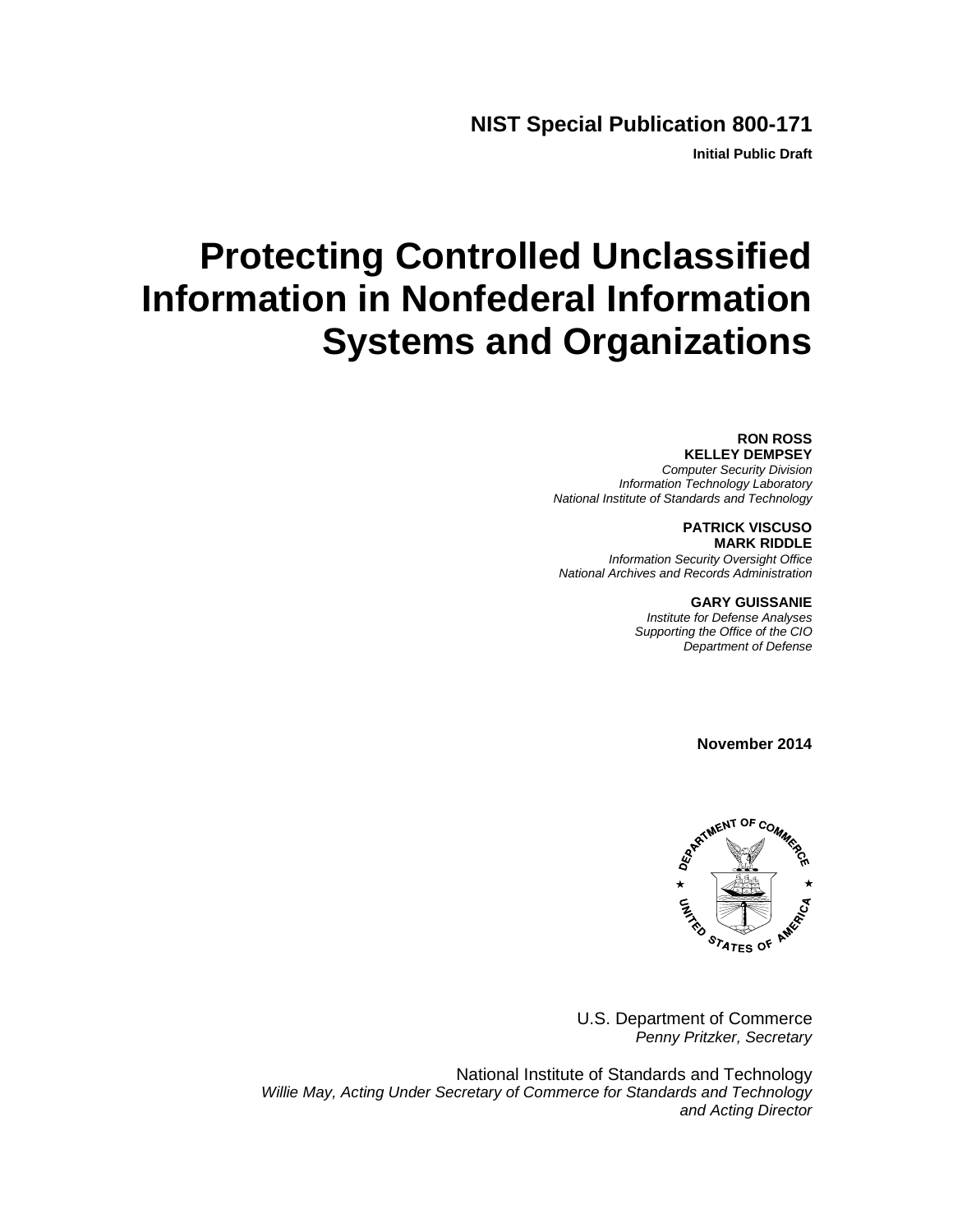### **Authority**

 $\overline{\phantom{a}}$  , and the contribution of the contribution of the contribution of the contribution of the contribution of the contribution of the contribution of the contribution of the contribution of the contribution of the

This publication has been developed by NIST to further its statutory responsibilities under the Federal Information Security Management Act (FISMA), Public Law (P.L.) 107-347. NIST is responsible for developing information security standards and guidelines, including minimum requirements for federal information systems, but such standards and guidelines shall not apply to national security systems without the express approval of appropriate federal officials exercising policy authority over such systems. This guideline is consistent with the requirements of the Office of Management and Budget (OMB) Circular A-130, Section 8b(3), *Securing Agency Information Systems*, as analyzed in Circular A-130, Appendix IV: *Analysis of Key Sections*. Supplemental information is provided in Circular A-130, Appendix III, *Security of Federal Automated Information Resources*.

Nothing in this publication should be taken to contradict the standards and guidelines made mandatory and binding on federal agencies by the Secretary of Commerce under statutory authority. Nor should these guidelines be interpreted as altering or superseding the existing authorities of the Secretary of Commerce, Director of the OMB, or any other federal official. This publication may be used by nongovernmental organizations on a voluntary basis and is not subject to copyright in the United States. Attribution would, however, be appreciated by NIST.

### National Institute of Standards and Technology Special Publication 800-171 **34 pages** (November 2014)

CODEN: NSPUE2

 Certain commercial entities, equipment, or materials may be identified in this document in order to describe an experimental procedure or concept adequately. Such identification is not intended to imply recommendation or endorsement by NIST, nor is it intended to imply that the entities, materials, or equipment are necessarily the best available for the purpose.

There may be references in this publication to other publications currently under development by NIST in accordance with its assigned statutory responsibilities. The information in this publication, including concepts, practices, and methodologies, may be used by federal agencies even before the completion of such companion publications. Thus, until each publication is completed, current requirements, guidelines, and procedures, where they exist, remain operative. For planning and transition purposes, federal agencies may wish to closely follow the development of these new publications by NIST.

Organizations are encouraged to review draft publications during the designated public comment periods and provide feedback to NIST. Computer Security Division publications are available at **<http://csrc.nist.gov/publications>**.

#### **Public comment period: November 18, 2014 through January 16, 2015 Comments on this publication may be submitted to:**

National Institute of Standards and Technology Attn: Computer Security Division, Information Technology Laboratory 100 Bureau Drive (Mail Stop 8930) Gaithersburg, MD 20899-8930 Electronic Mail: **[sec-cert@nist.gov](mailto:sec-cert@nist.gov)**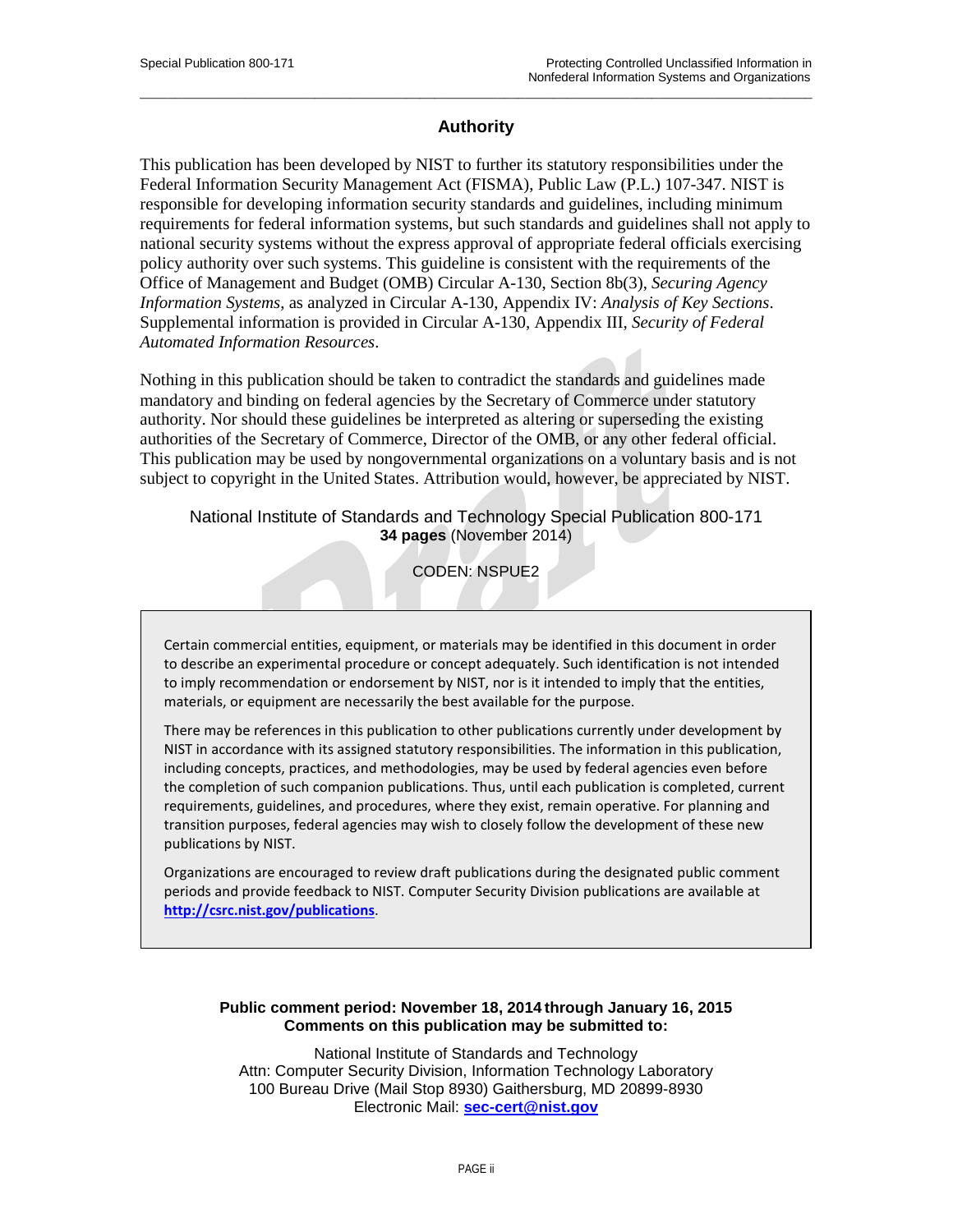# **Reports on Computer Systems Technology**

 $\overline{\phantom{a}}$  , and the contribution of the contribution of the contribution of the contribution of the contribution of the contribution of the contribution of the contribution of the contribution of the contribution of the

The Information Technology Laboratory (ITL) at the National Institute of Standards and Technology (NIST) promotes the U.S. economy and public welfare by providing technical leadership for the Nation's measurement and standards infrastructure. ITL develops tests, test methods, reference data, proof of concept implementations, and technical analyses to advance the development and productive use of information technology (IT). ITL's responsibilities include the development of management, administrative, technical, and physical standards and guidelines for the cost-effective security and privacy of other than national security-related information in federal information systems. The Special Publication 800-series reports on ITL's research, guidelines, and outreach efforts in information systems security and its collaborative activities with industry, government, and academic organizations.

## **Abstract**

The protection of sensitive unclassified federal information while residing in nonfederal information systems and environments of operation is of paramount importance to federal agencies and can directly impact the ability of the federal government to successfully carry out its designated missions and business operations. This publication provides federal agencies with recommended requirements for protecting the confidentiality of Controlled Unclassified Information (CUI) as defined by Executive Order 13556, when such information resides in nonfederal information systems and organizations. The requirements apply to: (i) nonfederal information systems that are beyond the scope of the systems covered by the Federal Information Security Management Act (FISMA); and (ii) all components of nonfederal systems that process, store, or transmit CUI.

### **Keywords**

Contractor Information Systems, Controlled Unclassified Information, CUI Registry, Executive Order 13556, FIPS Publication 199, FIPS Publication 200, FISMA, NIST SP 800-53, Nonfederal Information Systems, Security Control, Security Requirement, Derived Security Requirement, Security Assessment.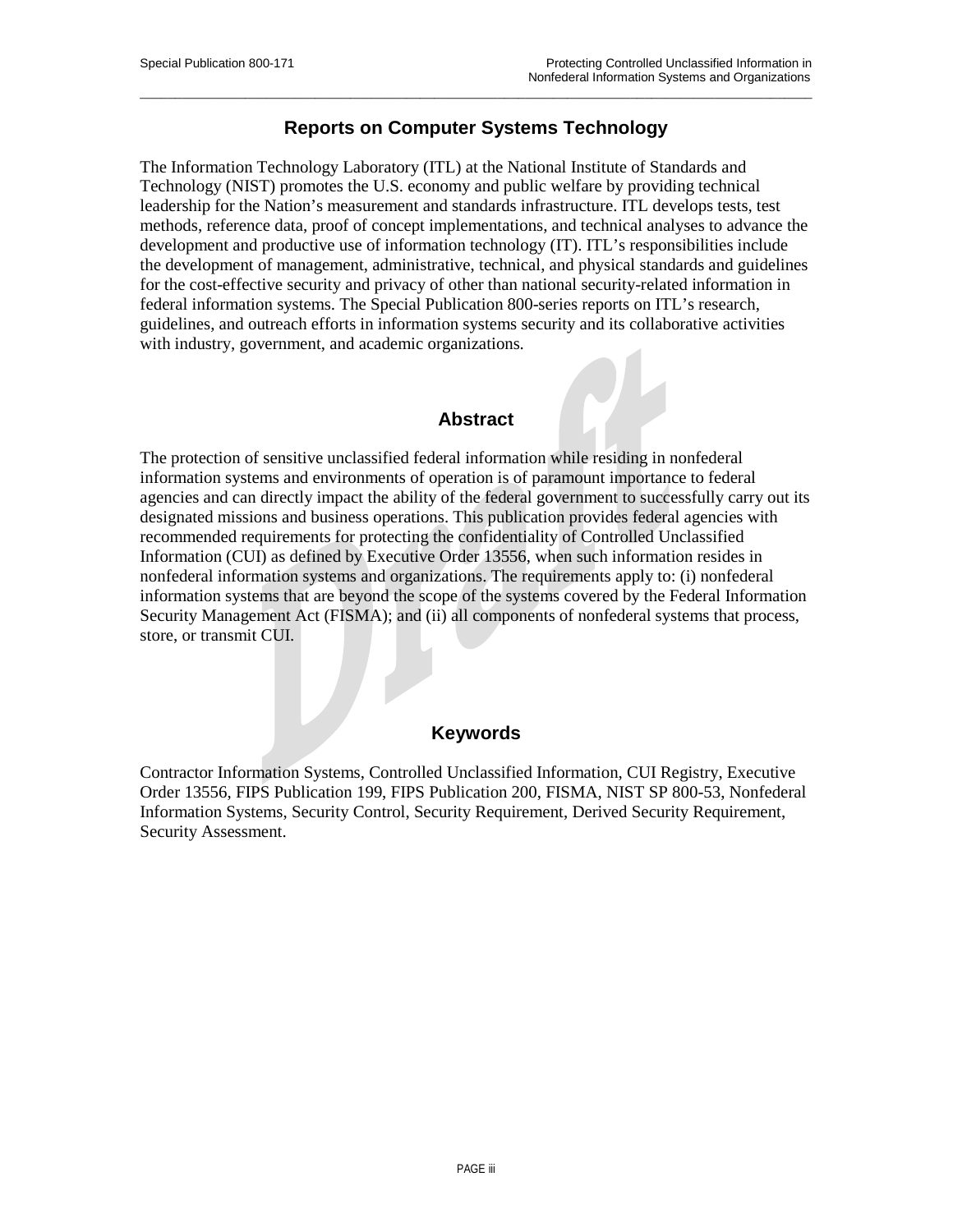# **Acknowledgements**

 $\overline{\phantom{a}}$  , and the contribution of the contribution of the contribution of the contribution of the contribution of the contribution of the contribution of the contribution of the contribution of the contribution of the

The authors gratefully acknowledge and appreciate the significant contributions from Jon Boyens, Rich Graubart, Murugiah Souppaya, and Jim Foti, whose thoughtful and constructive comments improved the overall quality, thoroughness, and usefulness of this publication. A special note of thanks goes to Peggy Himes and Elizabeth Lennon for their superb administrative and technical editing support.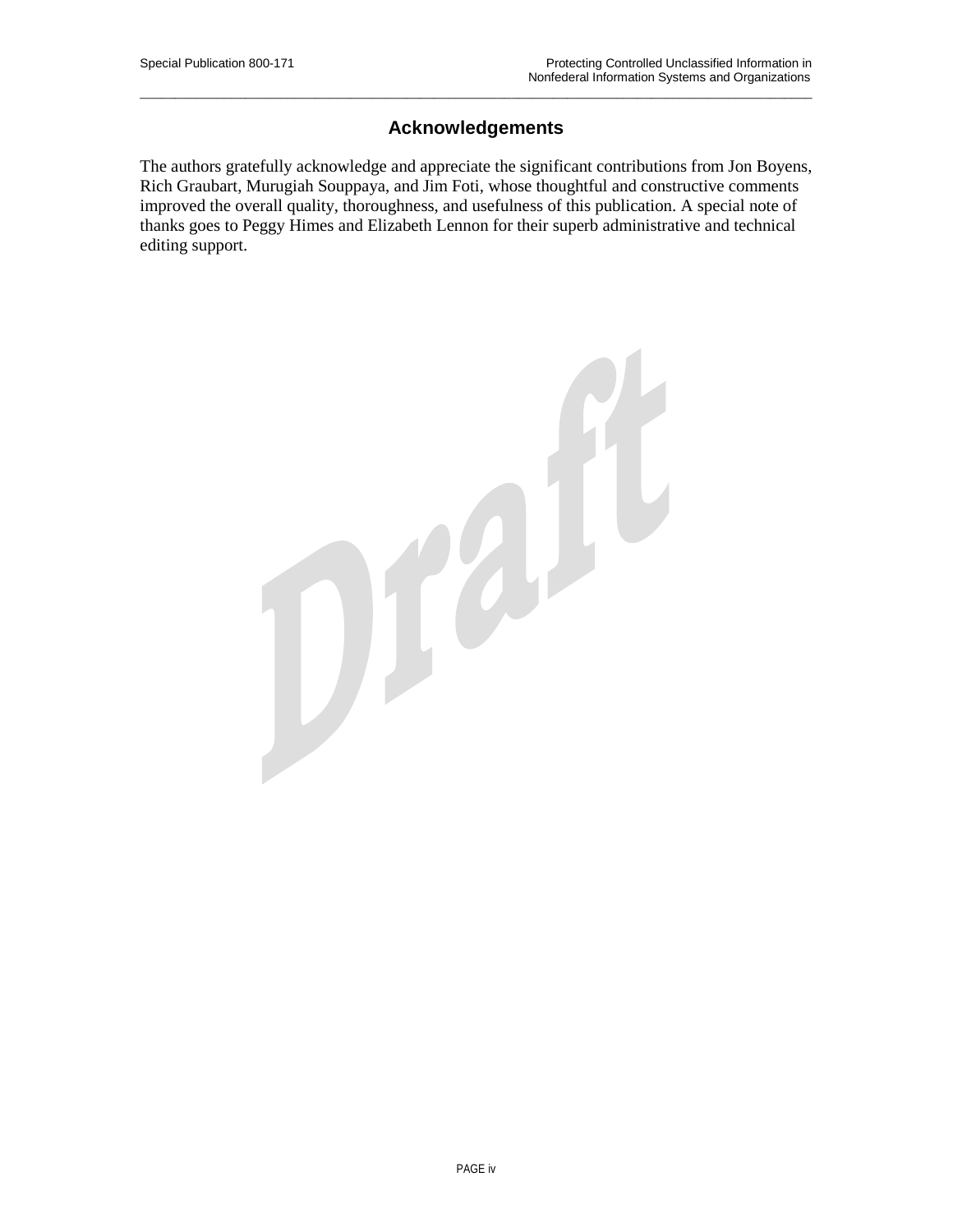# **Notes to Reviewers**

 $\overline{\phantom{a}}$  , and the contribution of the contribution of the contribution of the contribution of the contribution of the contribution of the contribution of the contribution of the contribution of the contribution of the

Executive Order 13556, *Controlled Unclassified Information*, November 4, 2010, establishes that the Controlled Unclassified Information (CUI) Executive Agent designated as the National Archives and Records Administration (NARA), "shall develop and issue such directives as are necessary" to implement the CUI Program.<sup>Note 1</sup> Consistent with this tasking, and with the CUI Program's mission to establish uniform policies and practices across the federal government, NARA is issuing a Federal regulation, or directive, to establish the required controls and markings governmentwide. A regulation binds agencies throughout the Executive branch to uniformly apply the Program's standard safeguards, markings, dissemination, and decontrol requirements. The proposed rule, currently under Office of Management and Budget (OMB) coordination, contains a system of requirements that NARA developed in consultation with affected stakeholders, including nonfederal partners.

With regard to information systems, requirements for protection of CUI at the moderate confidentiality impact level in the proposed rule are based on applicable governmentwide standards and guidelines issued by NIST, and applicable policies established by OMB. The proposed rule does not create these standards, which are already established by OMB and NIST.<sup>Note 2</sup> Rather, the proposed rule requires the use of these standards in the same way throughout the Executive branch, thereby reducing current complexity for federal agencies and their nonfederal information-sharing partners, including contractors.

NARA has taken steps to alleviate the potential impact of the information security requirements on nonfederal organizations by jointly developing NIST Special Publication 800-171—thus, applying information security requirements, but based in the *nonfederal environment*. Doing so should make it easier for nonfederal organizations to comply with the standards using the systems they already have in place, rather than trying to use government-specific approaches.

The CUI Executive Agent also anticipates establishing a single *Federal Acquisition Regulation (FAR)* clause that will apply the requirements of the proposed rule and NIST Special Publication 800-171 to the contractor environment. This will further promote standardization to benefit a substantial number of nonfederal organizations that may struggle to meet the current range and type of contract clauses, where differing requirements and conflicting guidance from different federal agencies for the same information gives rise to confusion and inefficiencies. Until the formal process of establishing such a single FAR clause takes place, where necessitated by exigent circumstances, NIST Special Publication 800-171 may be referenced in a contractspecific requirement on a limited basis consistent with the regulatory requirements.

To summarize, in the process of this three-part plan (i.e., development of the CUI rule, NIST Special Publication, and standard FAR clause), nonfederal organizations, including contractors, will not only receive streamlined and uniform requirements for all CUI security needs, but also will have information security requirements for CUI tailored to nonfederal systems, allowing the nonfederal organizations to be in compliance with statutory and regulatory requirements, and to consistently implement safeguards for the protection of CUI.

*Note 1:* Executive Order 13556, Section 4b.

*Note 2:* The Order, in fact, states, "This order shall be implemented in a manner consistent with…applicable Government-wide standards and guidelines issued by the National Institute of Standards and Technology, and applicable policies established by the Office of Management and Budget." (6a3)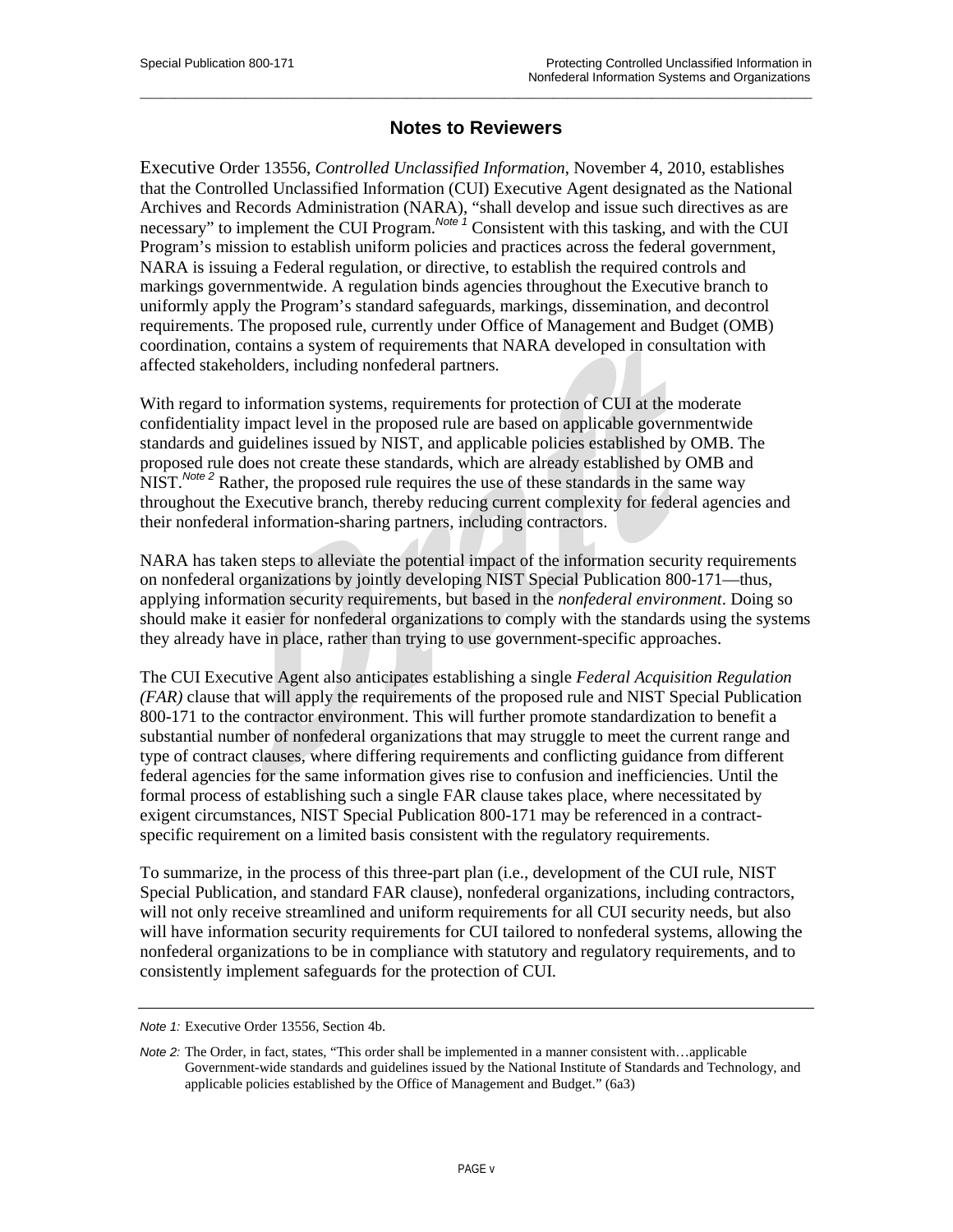Your feedback to us, as always, is important. We appreciate each and every contribution from our reviewers. The very insightful comments from both the public and private sectors, nationally and internationally, continue to help shape our publications and ensure that they are meeting the needs and expectations of our customers.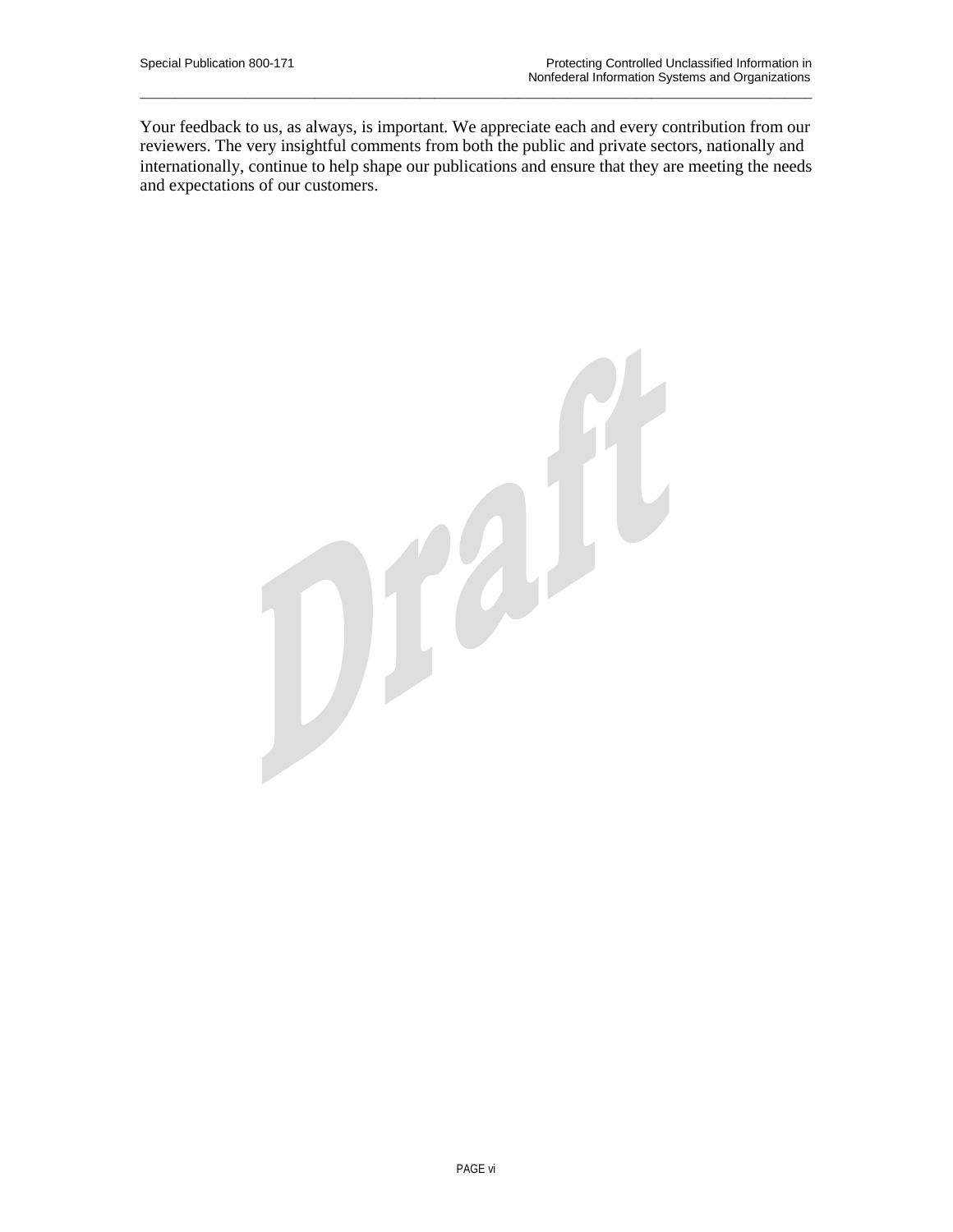### *Establishing Expectations for this Publication*

 $\overline{\phantom{a}}$  , and the contribution of the contribution of the contribution of the contribution of the contribution of the contribution of the contribution of the contribution of the contribution of the contribution of the

This publication recognizes that—

- The security requirements contained herein, *only* apply to nonfederal information systems (or components of nonfederal systems) and organizations that process, store, or transmit *Controlled Unclassified Information (CUI)* as defined by *Executive Order 13556*.
- Nonfederal organizations are not developing or acquiring new information systems specifically for the purpose of processing, storing, or transmitting CUI—rather, these organizations already have an information technology infrastructure, acquisition process, and associated security policies, procedures, and practices in place. Thus, federal information security requirements from *FIPS Publication 200* and associated security controls from *NIST Special Publication 800-53* in the Contingency Planning (CP) family, Planning (PL) family, System and Services Acquisition (SA) family, and Physical and Environmental Protection (PE) family (only requirements related to the environment in which the nonfederal system operates) have been deemed out of scope for this publication. Policy- and procedure-related requirements and controls from the above publications have also been eliminated from consideration. There are some exceptions where protecting CUI from disclosure may require some additional policies, procedures, and/or technologies that are beyond the standard practices one would anticipate finding in such organizations.
- Nonfederal organizations and their information systems may handle more than just federal information (e.g., CUI) and that there could be other constraints levied on those systems.
- There are many potential security solutions that can be implemented by nonfederal organizations to satisfy the security requirements—that is, alternative, but arguably *equivalent methods* may be employed.
- Nonfederal organizations may not always have the necessary organizational structure, resources, or infrastructure to satisfy every security requirement. For example, very small businesses or contractors may have difficulty in satisfying the separation of duty requirement. Federal agencies may consider such factors in their risk-based decisions and nonfederal organizations may in those situations, propose alternative security requirements that can compensate for the inability to satisfy a particular requirement.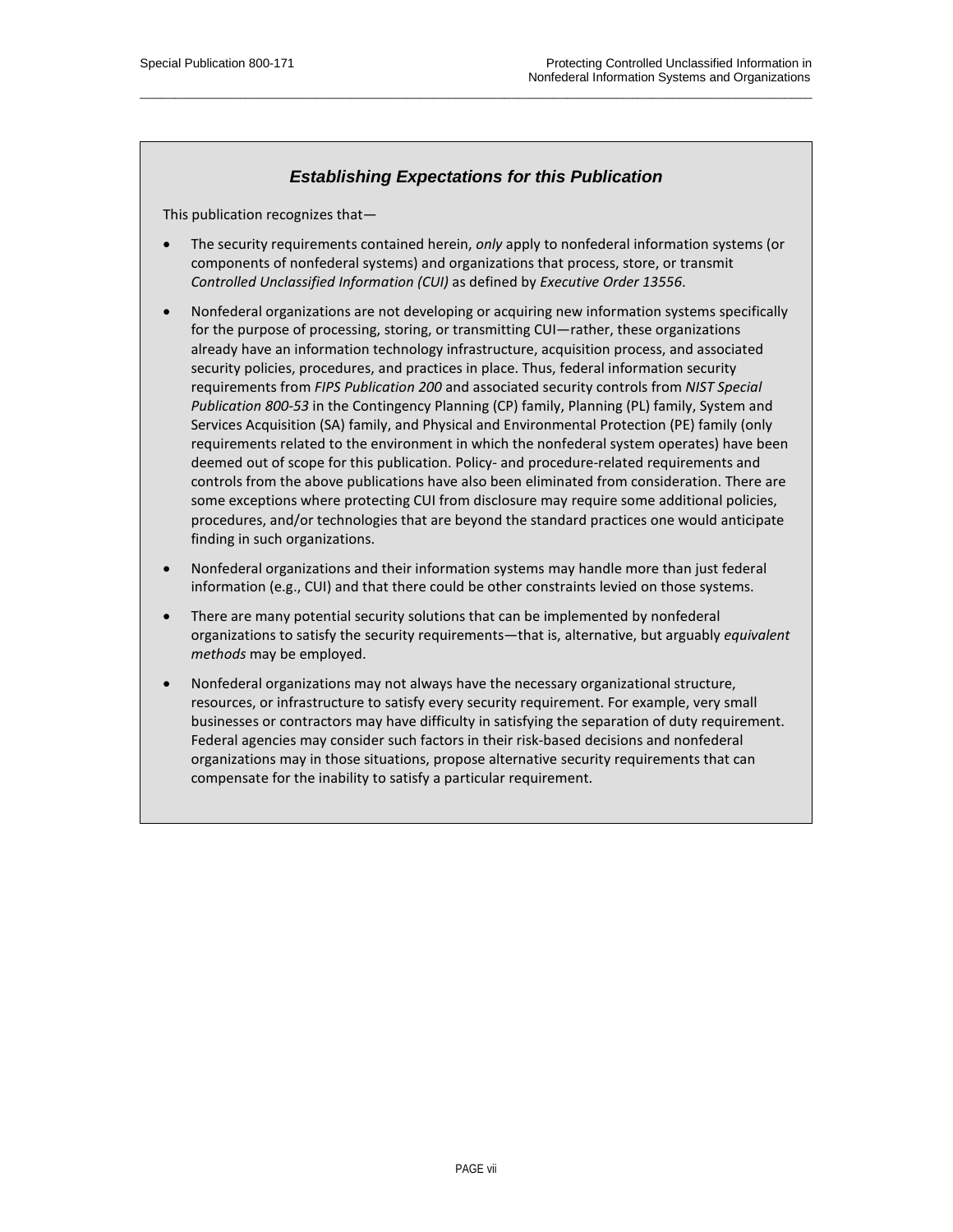# **Table of Contents**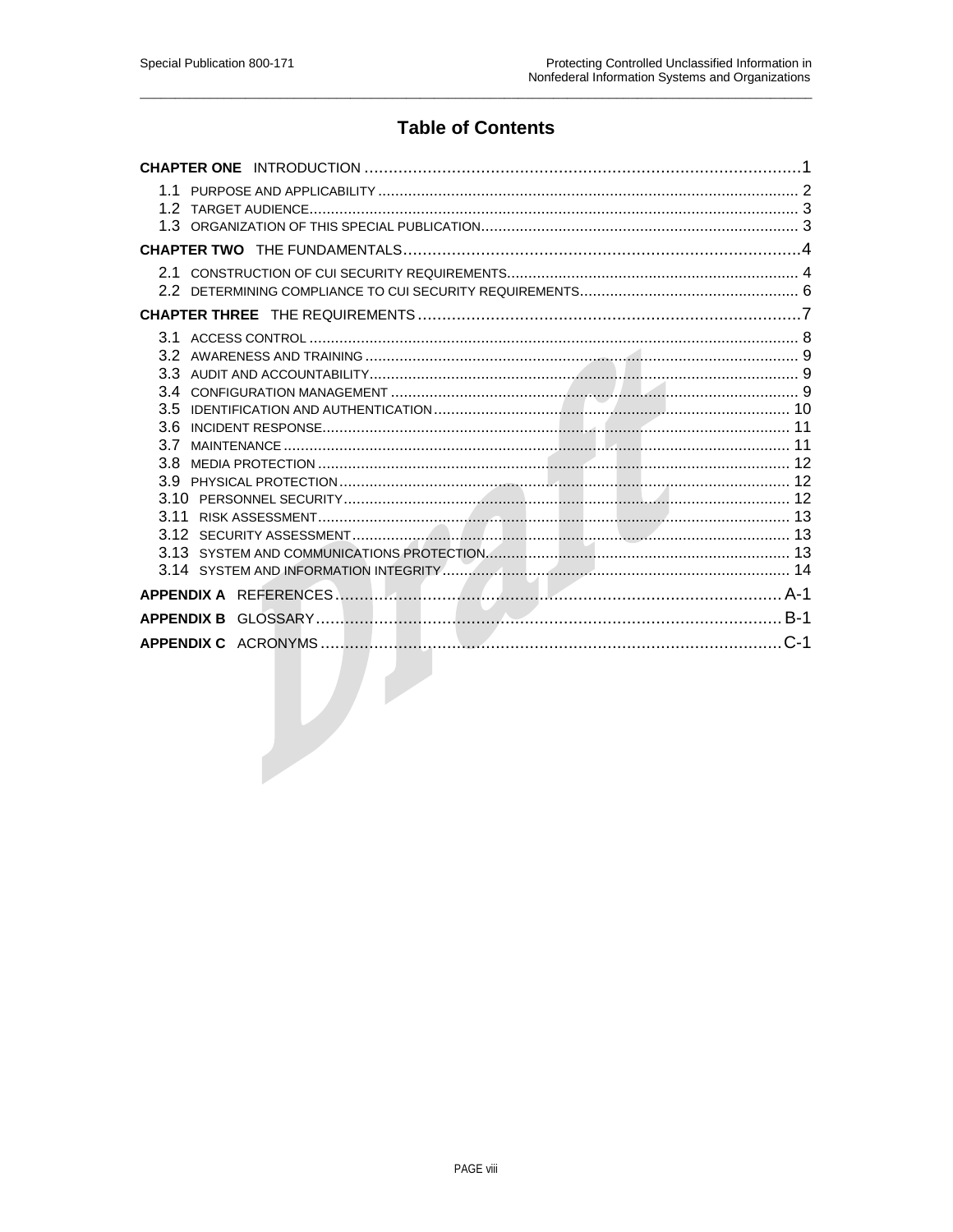# <span id="page-11-0"></span>**CHAPTER ONE**

# **INTRODUCTION**

THE NEED TO PROTECT CONTROLLED UNCLASSIFIED INFORMATION

oday, more than at any time in history, the federal government is relying on external information system service providers<sup>[1](#page-11-1)</sup> to help carry out a wide range of federal missions and business functions. Federal contractors, for example, routinely process, store, and Today, more than at any time in history, the federal government is relying on external information system service providers<sup>1</sup> to help carry out a wide range of federal missions and business functions. Federal contractors, delivery of essential products and services to their federal customers (e.g., conducting basic or applied scientific research; conducting background investigations for security clearances; providing credit card and other financial services; providing Web support and electronic mail services; and developing healthcare, communications, and weapons systems). The protection of sensitive, unclassified federal information while residing in *nonfederal information systems*[2](#page-11-2) and environments of operation is of paramount importance to federal agencies and can directly impact the ability of the federal government to successfully carry out its designated missions/business operations.

 $\overline{\phantom{a}}$  , and the contribution of the contribution of the contribution of the contribution of the contribution of the contribution of the contribution of the contribution of the contribution of the contribution of the

The protection of sensitive, unclassified federal information in nonfederal information systems and organizations is dependent on the federal government providing a disciplined and structured process for identifying the many different information/data types that are routinely used by federal agencies. On November 4, 2010, the President signed Executive Order 13556, *Controlled Unclassified Information* (the Order). The Order designated the National Archives and Records Administration (NARA) as the Executive Agent for Controlled Unclassified Information (CUI)<sup>[3](#page-11-3)</sup> and directed NARA to implement a governmentwide CUI Program to standardize the way the Executive branch handles unclassified information that requires protection. [4](#page-11-4) Only information that requires safeguarding or dissemination controls pursuant to law, federal regulations, and governmentwide policies may be designated as CUI.

The CUI program is designed to address several deficiencies in managing and protecting unclassified information to include inconsistent markings, inadequate safeguarding, and needless restrictions, both by standardizing procedures and by providing common definitions through a CUI *Registry*. [5](#page-11-5) The CUI Registry: (i) identifies the exclusive categories and subcategories of unclassified information that require safeguarding and dissemination controls consistent with law, federal regulation, and governmentwide policies; and (ii) serves as the central repository for the posting of and access to the categories and subcategories, associated markings, and applicable

<span id="page-11-1"></span><sup>1</sup> An *external information system service provider* is a provider of information system services to an organization through a variety of consumer-producer relationships including but not limited to: joint ventures; business partnerships; outsourcing arrangements (i.e., through contracts, interagency agreements, lines of business arrangements); licensing agreements; and/or supply chain exchanges.

<span id="page-11-2"></span> $2$  The Federal Information Security Management Act (FISMA) defines a federal information system as a system that is used or operated by an executive agency, by a contractor of an executive agency, or by another organization on behalf of an executive agency. An information system that does not meet such criteria is a *nonfederal information system*.

<span id="page-11-3"></span><sup>3</sup> *Controlled Unclassified Information* is information that requires safeguarding or dissemination controls pursuant to and consistent with law, regulations, and governmentwide policies, excluding information that is classified under Executive Order 13526, *Classified National Security Information*, December 29, 2009, or any predecessor or successor order, or the Atomic Energy Act of 1954, as amended.

<span id="page-11-4"></span><sup>&</sup>lt;sup>4</sup> NARA has delegated this authority to the Information Security Oversight Office, which is a component of NARA.

<span id="page-11-5"></span><sup>5</sup> [http://www.archives.gov/cui/registry/category-list.html.](http://www.archives.gov/cui/registry/category-list.html)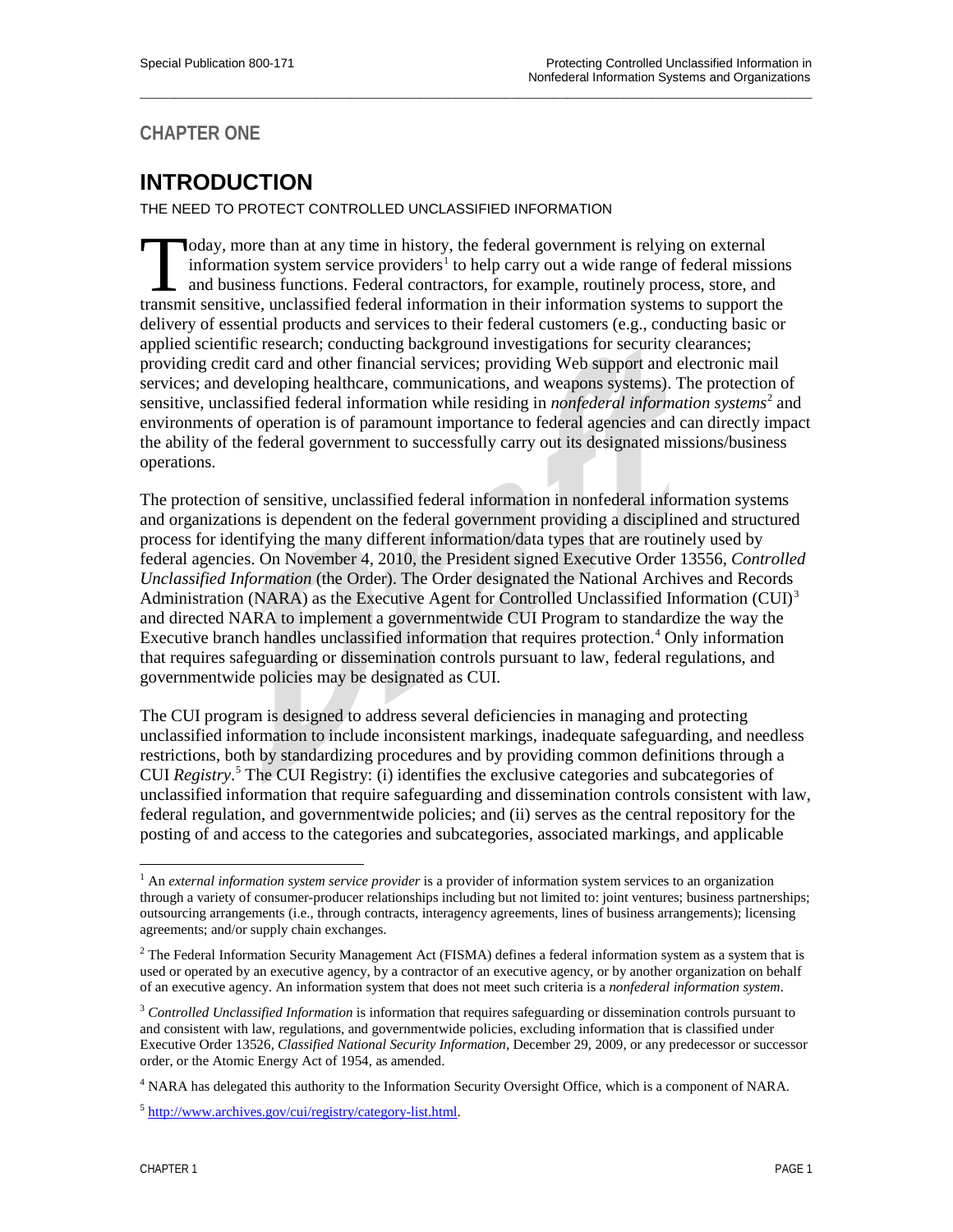safeguarding, dissemination, and decontrol procedures. The CUI Registry also includes the appropriate citation(s) of law, regulation, and/or governmentwide policy that form the basis for each category and subcategory.

 $\overline{\phantom{a}}$  , and the contribution of the contribution of the contribution of the contribution of the contribution of the contribution of the contribution of the contribution of the contribution of the contribution of the

The Order also required that the CUI Program emphasize openness, transparency, and uniformity of governmentwide practices and that the implementation of the program take place in a manner consistent with applicable policies established by the Office of Management and Budget (OMB) and federal standards and guidelines issued by the National Institute of Standards and Technology (NIST). The federal CUI *rule*, [6](#page-12-1) developed by the CUI Executive Agent, provides guidance to federal agencies on the designation, safeguarding, dissemination, marking, decontrolling, and disposition of CUI, self-inspection and oversight requirements, and other facets of the program.

### <span id="page-12-0"></span>**1.1 PURPOSE AND APPLICABILITY**

The purpose of this publication is to provide federal agencies with recommended requirements for protecting the *confidentiality* of CUI when such information resides in nonfederal information systems and organizations.<sup>[7](#page-12-2)</sup> The security requirements apply only to components<sup>[8](#page-12-3)</sup> of nonfederal information systems that process, store, or transmit CUI. In accordance with the CUI rule issued by NARA,<sup>[9](#page-12-4)</sup> federal information systems that process, store, or transmit CUI, as a minimum, must comply with:

- Federal Information Processing Standards (FIPS) Publication 199, *Standards for Security Categorization of Federal Information and Information Systems* (moderate impact value for confidentiality): $10$
- Federal Information Processing Standards (FIPS) Publication 200, *Minimum Security Requirements for Federal Information and Information Systems*;
- NIST Special Publication (SP) 800-53, *Security and Privacy Controls for Federal Information Systems and Organizations* (moderate baseline as tailored by the implementing organization); and
- NIST Special Publication (SP) 800-60, *Guide for Mapping Types of Information and Information Systems to Security Categories*. [11](#page-12-6)

<span id="page-12-1"></span><sup>6</sup> Proposed 32 CFR Part 2002, *Controlled Unclassified Information*.  $\overline{a}$ 

<span id="page-12-2"></span><sup>7</sup> A *nonfederal organization* is any entity that owns, operates, or maintains a nonfederal information system.

<span id="page-12-3"></span><sup>8</sup> Information system components include, for example, mainframes, workstations, servers (e.g., database, electronic mail, authentication, web, proxy, file, domain name), input/output devices (e.g., scanners, copiers, printers), network components (e.g., firewalls, routers, gateways, voice and data switches, process controllers, wireless access points, network appliances, sensors), operating systems, virtual machines, middleware, and applications.

<span id="page-12-4"></span><sup>&</sup>lt;sup>9</sup> As set forth in Executive Order 13556, NARA as the Executive Agent for CUI, established minimum requirements for safeguarding such information.

<span id="page-12-5"></span> $10$  FIPS Publication 199 defines three values of potential impact (i.e., low, moderate, high) on organizations, assets, or individuals should there be a breach of security (e.g., a loss of confidentiality). The potential impact is *moderate* if the loss of confidentiality could be expected to have a *serious* adverse effect on organizational operations, organizational assets, or individuals. A serious adverse effect means that, for example, the loss of confidentiality might: (i) cause a significant degradation in mission or business capability to an extent and duration that the organization is able to perform its primary functions, but the effectiveness of the functions is significantly reduced; (ii) result in significant damage to organizational assets; (iii) result in significant financial loss; or (iv) result in significant harm to individuals that does not involve loss of life or serious life-threatening injuries.

<span id="page-12-6"></span><sup>&</sup>lt;sup>11</sup> The *information types* in NIST SP 800-60 are being updated to ensure consistency with the CUI categories and subcategories of unclassified information that have been defined by NARA in the CUI Registry.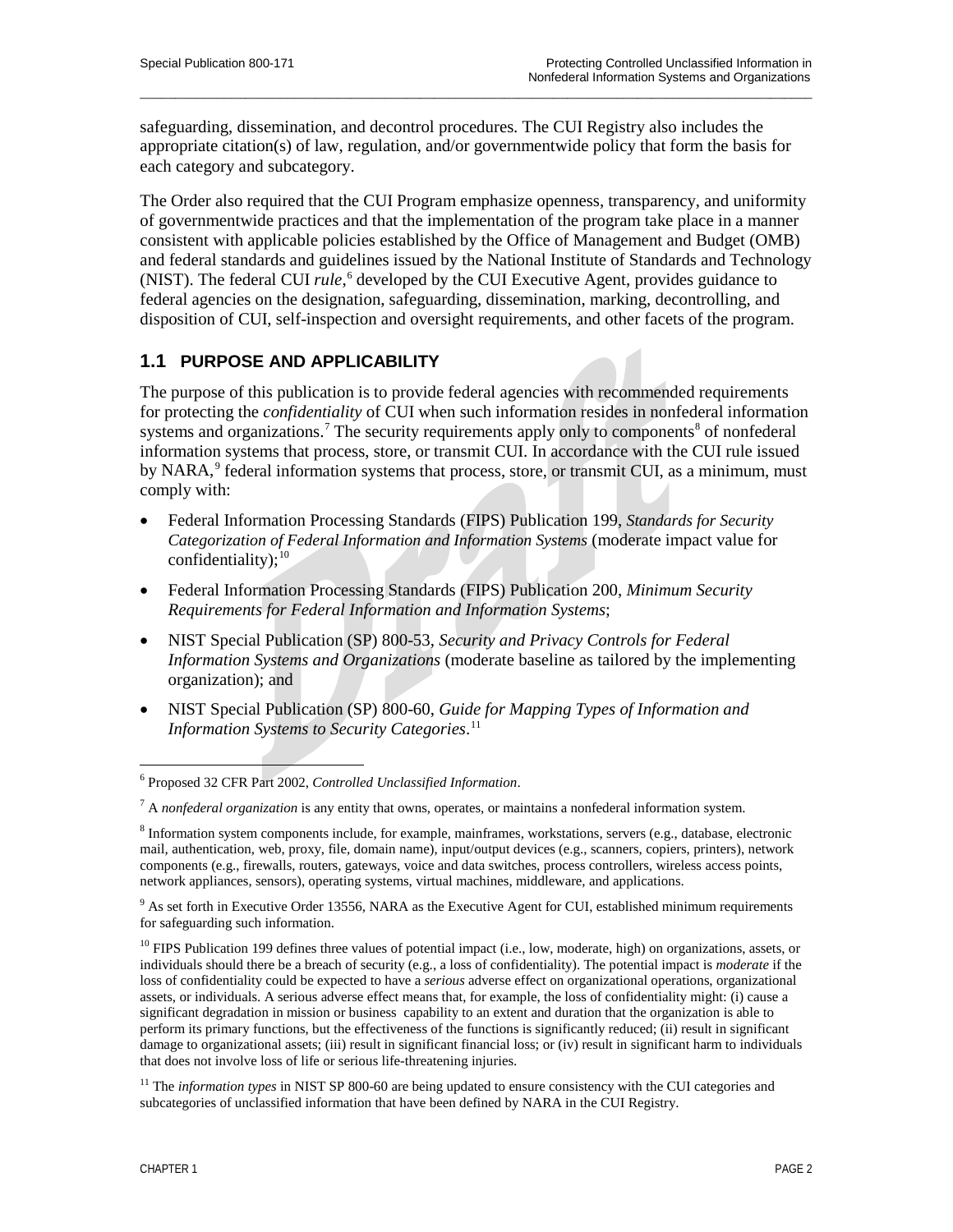The requirements for protecting the confidentiality of CUI in nonfederal information systems have been derived from the above authoritative publications using the design criteria described in Chapter 2.

 $\overline{\phantom{a}}$  , and the contribution of the contribution of the contribution of the contribution of the contribution of the contribution of the contribution of the contribution of the contribution of the contribution of the

## <span id="page-13-0"></span>**1.2 TARGET AUDIENCE**

This publication is intended to serve a diverse audience including:

- Individuals with information system development life cycle responsibilities (e.g., program managers, information owners/stewards, mission/business owners, information system owners, acquisition/procurement officials);
- Individuals with information system, security, and/or risk management and oversight responsibilities (e.g., authorizing officials, chief information officers, chief information security officers, information system managers, information security managers); and
- Individuals with information security assessment and monitoring responsibilities (e.g., auditors, system evaluators, assessors, independent verifiers/validators, analysts).

# <span id="page-13-1"></span>**1.3 ORGANIZATION OF THIS SPECIAL PUBLICATION**

The remainder of this special publication is organized as follows:

- **Chapter Two** describes the assumptions and methodology used in developing the security requirements to protect the confidentiality of CUI in nonfederal information systems and organizations and options that can be employed by nonfederal organizations to determine compliance to such requirements.
- **Chapter Three** describes the fourteen families of security requirements for protecting the confidentiality of CUI in nonfederal information systems and organizations.
- **Supporting appendices** provide additional information related to the protection of CUI in nonfederal information systems and organizations including: (i) general references; (ii) definitions and terms; and (iii) acronyms.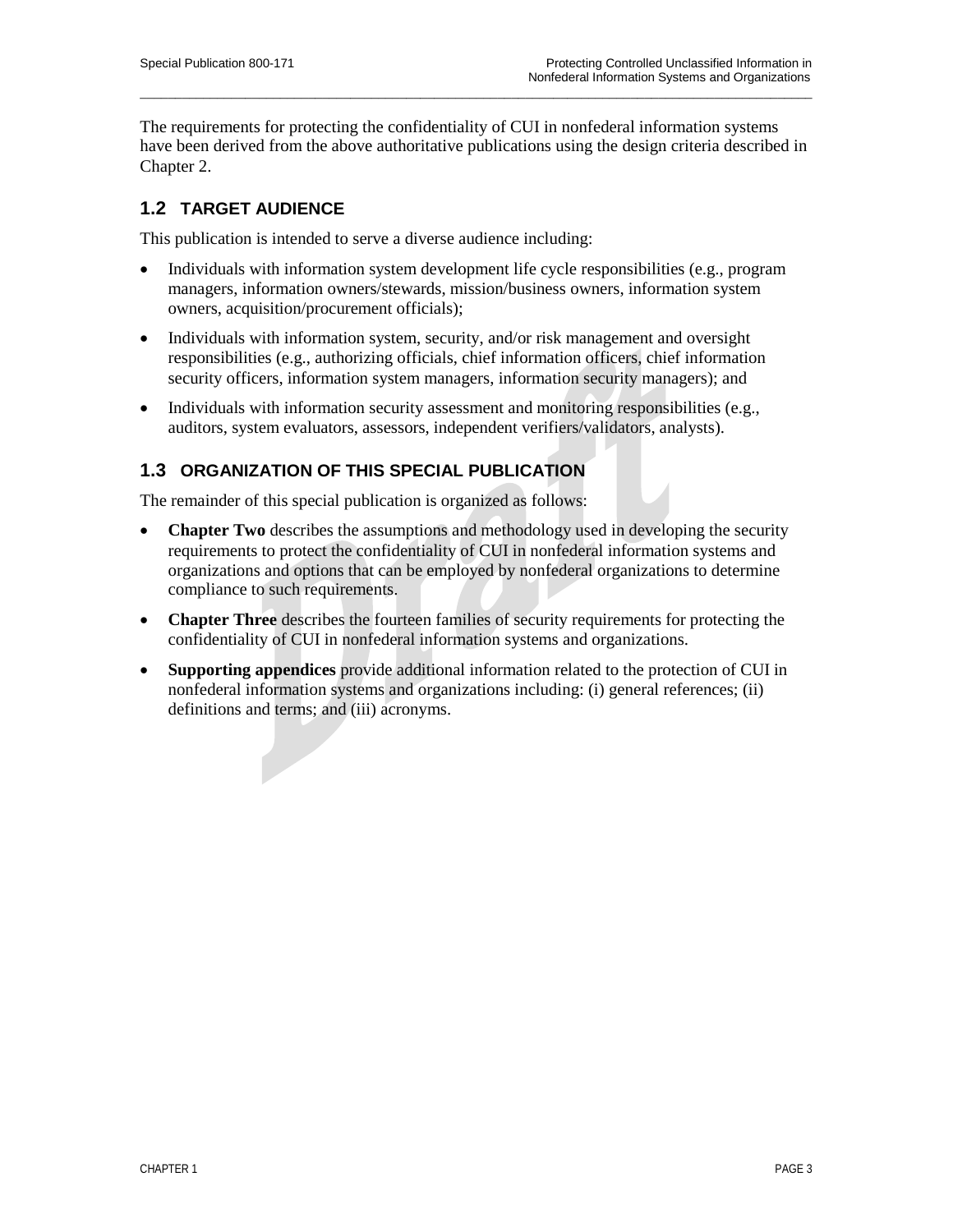# <span id="page-14-0"></span>**CHAPTER TWO**

# **THE FUNDAMENTALS**

ASSUMPTIONS AND METHODOLOGY FOR DEVELOPING CUI SECURITY REQUIREMENTS

his chapter: (i) describes the assumptions and methodology used in developing the security requirements to protect CUI in nonfederal information systems and organizations; and (ii) discusses the potential assessment options that can be employed to determine compliance This chapter: (i) describes the requirements to protect CU discusses the potential asset to the CUI security requirements.

 $\overline{\phantom{a}}$  , and the contribution of the contribution of the contribution of the contribution of the contribution of the contribution of the contribution of the contribution of the contribution of the contribution of the

## <span id="page-14-1"></span>**2.1 CONSTRUCTION OF CUI SECURITY REQUIREMENTS**

The security requirements described in this publication have been developed based on three fundamental assumptions:

- Statutory and regulatory requirements for the protection of CUI are *consistent*, whether such information resides in federal information systems or nonfederal information systems including the environments in which those systems operate;
- Safeguards or countermeasures implemented to protect CUI are *consistent* in both federal and nonfederal environments; and
- The confidentiality impact value for CUI is no lower than *moderate* in accordance with Federal Information Processing Standards (FIPS) Publication 199.<sup>[12](#page-14-2)</sup>

The above assumptions reinforce the concept that federal information designated as CUI has the same intrinsic *value* and potential *adverse impact* if compromised—whether such information resides in a federal agency or a nonfederal organization. Thus, protecting the confidentiality of CUI is critical to the mission and business success of federal agencies.

Security requirements for protecting the confidentiality of CUI in nonfederal information systems and organizations have a well-defined structure that consists of the following: (i) a *basic security requirement* section; (ii) a *derived security requirements* section; and (iii) a *reference* section. The basic security requirements are obtained from FIPS Publication 200 and *tailored* appropriately to eliminate requirements that are:

- Primarily the responsibility of the federal government (i.e., uniquely federal);
- Related primarily to availability; or
- Assumed to be routinely satisfied by nonfederal organizations without any further specification.

The derived security requirements, which supplement the basic security requirements, are taken from the security control language in NIST Special Publication 800-53. Starting with the moderate security control baseline (i.e., the minimum level of protection for CUI in federal information systems), the SP 800-53 controls are *tailored* using the same criteria used to tailor the FIPS 200 requirements. After tailoring the moderate baseline to eliminate security controls that are uniquely federal, availability-related, and assumed to be routinely satisfied by nonfederal

<span id="page-14-2"></span><sup>12</sup> Proposed 32 CFR Part 2002, *Controlled Unclassified Information*. Additional security requirements may be required by a federal agency only internally, but must not be required for any safeguarding external to the agency, including contractors when not processing on behalf of an agency.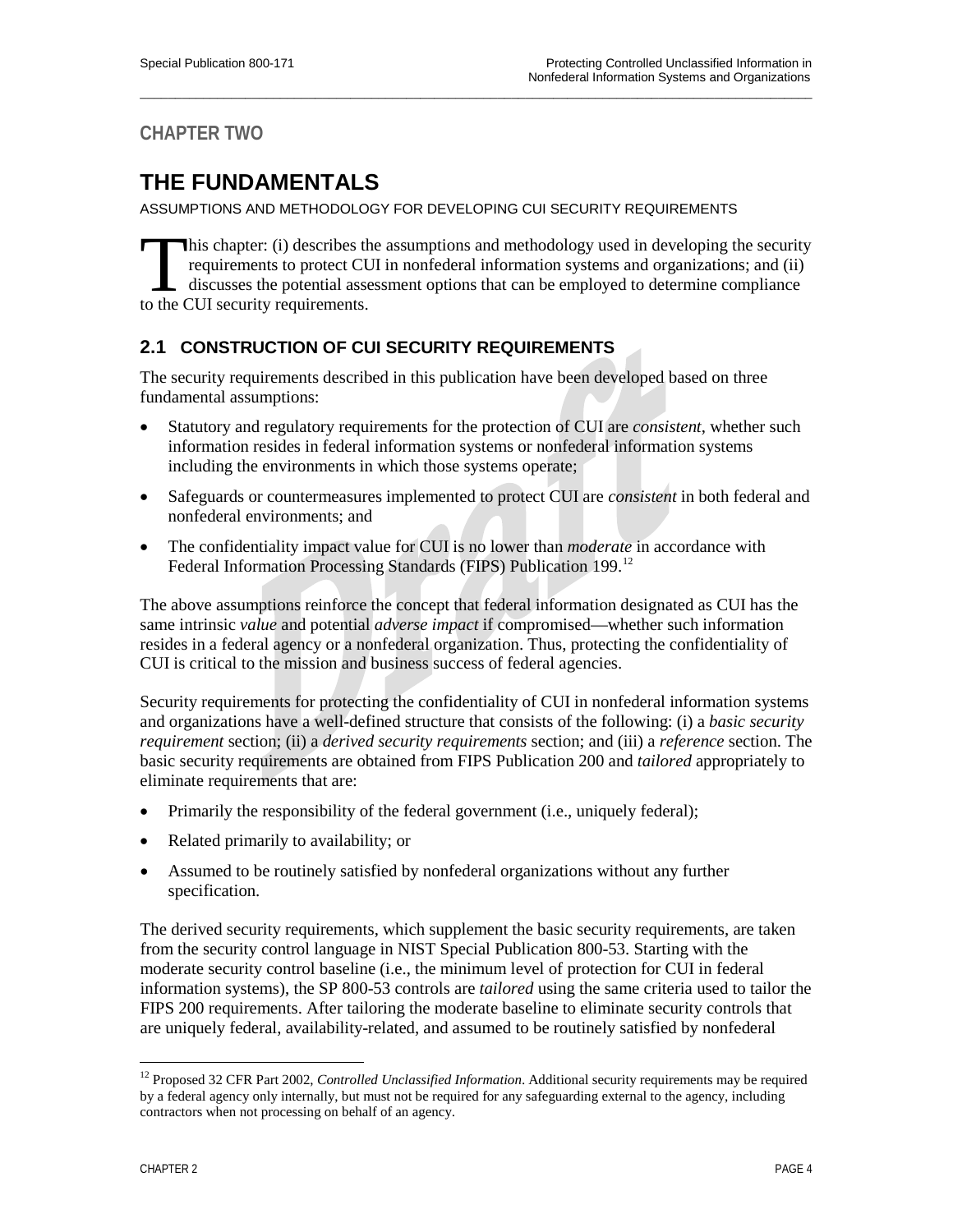organizations without further specification, the remaining control language (*not* already included in the basic security requirement) forms the basis of the derived security requirements. The combination of the basic and derived security requirements captures the intent of FIPS 200 and SP 800-53, with respect to the protection of the *confidentiality* of CUI in nonfederal information systems and organizations.

 $\overline{\phantom{a}}$  , and the contribution of the contribution of the contribution of the contribution of the contribution of the contribution of the contribution of the contribution of the contribution of the contribution of the

Finally, the references section includes a listing of the security controls from SP 800-53 that provides the basis, along with FIPS 200, for the security requirements. The security control references are included to provide additional reference material to nonfederal organizations to promote a better understanding of the requirements. The control references are not intended to impose additional requirements on nonfederal organizations. Moreover, because the security controls were developed for federal agencies, the supplemental guidance associated with those controls may not be applicable to nonfederal organizations.

The following example taken from the *Configuration Management* family illustrates the structure of a typical CUI security requirement:

Basic Security Requirement: Establish and maintain baseline configurations and inventories of organizational information systems (including hardware, software, firmware, and documentation) throughout the respective system development life cycles; and establish and enforce security configuration settings for information technology products employed in organizational information systems.

Derived Security Requirements:

- a. Analyze the security impact of changes prior to implementation;
- b. Employ the principle of least functionality by configuring the information system to provide only essential capabilities;
- c. Restrict, disable, and prevent the use of nonessential functions, ports, protocols, and services; and
- d. Apply deny by exception (blacklist) policy to prevent the use of unauthorized software.

References: NIST Special Publication 800-53.

| <b>CONFIGURATION MANAGEMENT</b> | CM-2; CM-4; CM-5; CM-6; CM-7; CM-7(1); CM-7(2); CM-7(4); CM-8. |
|---------------------------------|----------------------------------------------------------------|
|                                 |                                                                |

For ease of use, the security requirements are organized into fourteen *families*. [13](#page-15-0) Each family contains the requirements related to the general security topic of the family. Table 1 lists the security requirement families addressed in this publication.

#### **TABLE 1: SECURITY REQUIREMENT FAMILIES**

| <b>FAMILY</b>                            | <b>FAMILY</b>                        |
|------------------------------------------|--------------------------------------|
| <b>Access Control</b>                    | <b>Media Protection</b>              |
| Awareness and Training                   | <b>Physical Protection</b>           |
| Audit and Accountability                 | <b>Personnel Security</b>            |
| <b>Configuration Management</b>          | <b>Risk Assessment</b>               |
| <b>Identification and Authentication</b> | <b>Security Assessment</b>           |
| Incident Response                        | System and Communications Protection |
| Maintenance                              | System and Information Integrity     |

<span id="page-15-0"></span> $13$  The families are closely aligned with the minimum security requirements for federal information and information systems described in FIPS Publication 200. The *contingency planning*, *system and services acquisition*, and *planning* requirements are not included within the scope of this publication due to the aforementioned tailoring criteria.  $\overline{a}$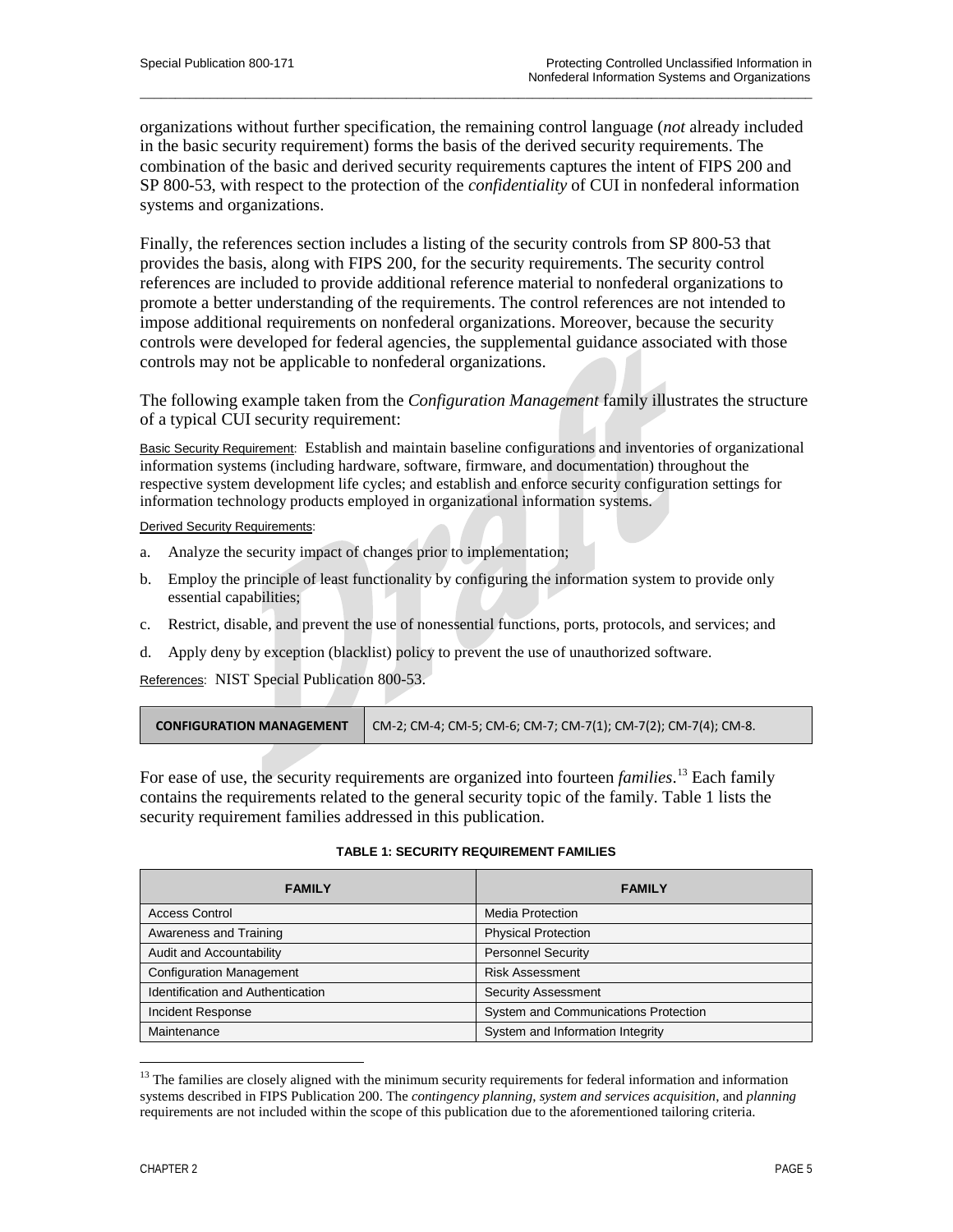### <span id="page-16-0"></span>**2.2 DETERMINING COMPLIANCE TO CUI SECURITY REQUIREMENTS**

Nonfederal organizations can determine compliance to the requirements for protecting the confidentiality of CUI by conducting security assessments (e.g., testing, evaluations, inspections, verification and validation, audits). They can also define the type of assessments required, the level of assessor independence desired (e.g., self-assessments, third-party, independent assessments), and the type of evidence needed to determine compliance to the CUI security requirements. The security assessment results (or findings) can provide such evidence including the extent to which the requirements have been satisfied. Such information is needed to effectively manage the risk associated with nonfederal information systems processing, storing, or transmitting CUI in external environments. Organizations can employ or leverage the security assessment procedures in NIST SP 800-53A, *Guide for Assessing the Security Controls in Federal Information Systems and Organizations: Building Effective Security Assessment Plans*, to help generate the appropriate evidence needed to determine compliance to the CUI security requirements.

 $\overline{\phantom{a}}$  , and the contribution of the contribution of the contribution of the contribution of the contribution of the contribution of the contribution of the contribution of the contribution of the contribution of the

Security assessments can be effectively carried out at various stages in the system development life cycle<sup>[14](#page-16-1)</sup> to increase the grounds for confidence, or assurance, that the security requirements for protecting the confidentiality of CUI in nonfederal information systems and organizations have been satisfied and continue to be satisfied over time. Building an effective assurance case<sup>[15](#page-16-2)</sup> to demonstrate that the CUI security requirements have been satisfied is a process that involves: (i) compiling evidence from a variety of sources and from a variety of activities conducted during the system development life cycle; and (ii) presenting this evidence in a manner that decision makers are able to use effectively in making risk-based decisions regarding the protection of CUI.

<span id="page-16-1"></span> $14$  There are typically five phases in a generic system development life cycle: (i) initiation; (ii) development/acquisition; (iii) implementation; (iv) operations and maintenance; and (v) disposition (disposal).  $\overline{a}$ 

<span id="page-16-2"></span><sup>&</sup>lt;sup>15</sup> An assurance case is a body of evidence organized into an argument demonstrating that some claim about an information system holds (i.e., is assured). An assurance case is needed when it is important to show that a system exhibits some complex property such as safety, security, or reliability.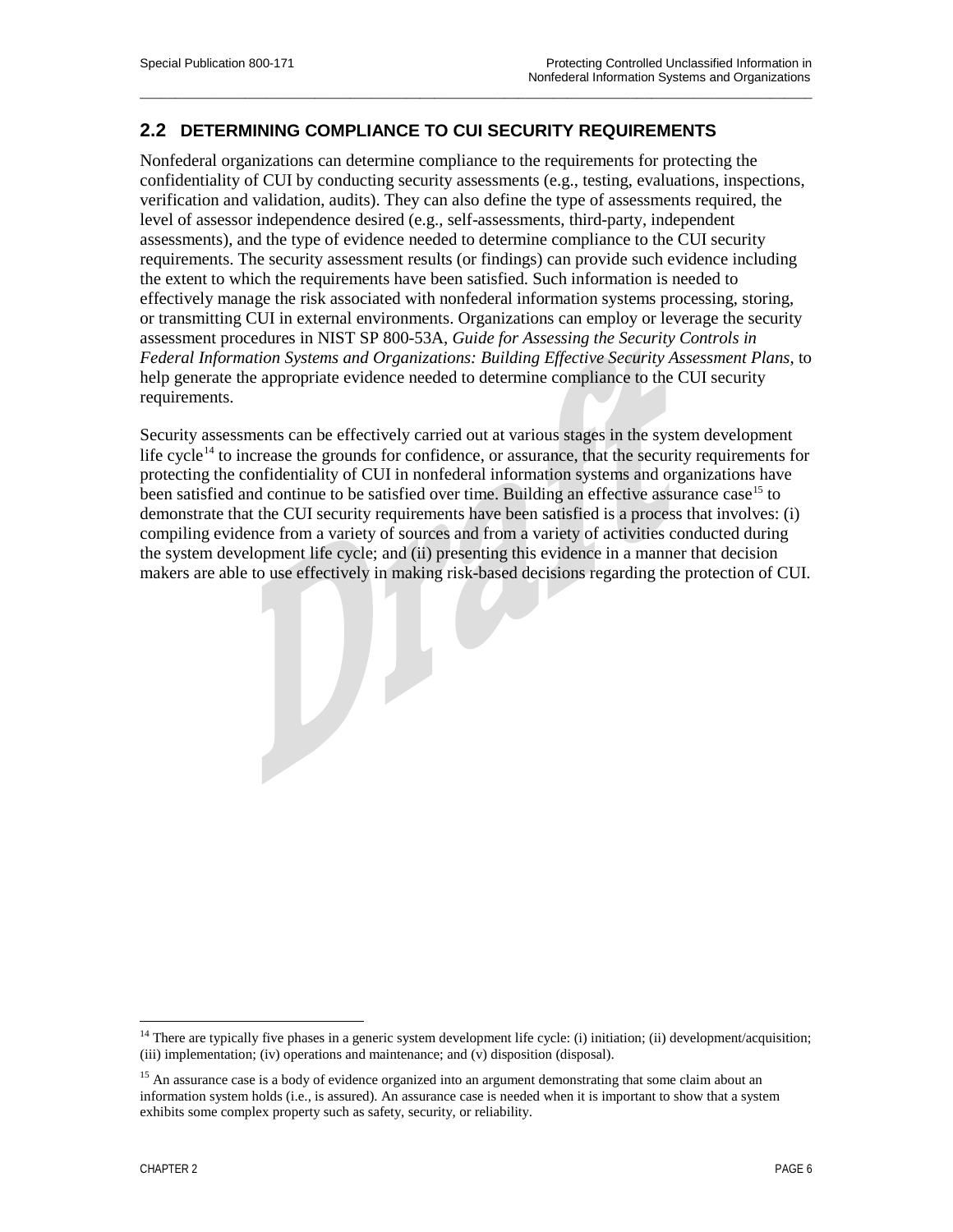# <span id="page-17-0"></span>**CHAPTER THREE**

# **THE REQUIREMENTS**

SECURITY REQUIREMENTS FOR PROTECTING THE CONFIDENTIALITY OF CUI

his chapter describes fourteen families of security requirements (including basic and derived requirements) for protecting the confidentiality of CUI in nonfederal information systems and organizations.<sup>[16](#page-17-1)</sup> The security controls from NIST SP 800-53 associated with This chapter describes fourteen families of security requirements (including basic and derived requirements) for protecting the confidentiality of CUI in nonfederal information systems and organizations.<sup>16</sup> The security c 53 to obtain additional information related to the basic and derived security requirements (e.g., supplemental guidance related to each of the referenced security controls, the security capabilities achieved by satisfying the basic and derived requirements, and a catalog of optional controls that can be used to develop additional requirements if needed for specific situations). The footnotes associated with the basic and derived security requirements provide non-prescriptive, additional information to help clarify or interpret the requirements in the context of mission and business requirements, operational environments, or assessments of risk.

 $\overline{\phantom{a}}$  , and the contribution of the contribution of the contribution of the contribution of the contribution of the contribution of the contribution of the contribution of the contribution of the contribution of the

#### *Cost-Effective and Efficient Implementation of CUI Requirements*

If the nonfederal organization entrusted with protecting CUI designates specific information systems or components of systems for the processing, storage, or transmission of CUI, then the organization may limit the scope of this publication's security requirements to those particular systems or components. Isolating CUI into its own security domain by applying architectural design principles may be the most cost-effective and efficient way for a nonfederal organization to satisfy the security requirements and protect the confidentiality of CUI. This approach can: (i) reasonably provide adequate security for the CUI; and (ii) avoid increasing the organization's security posture to a level beyond which it typically requires for protecting its core business operations and assets.

<span id="page-17-1"></span><sup>&</sup>lt;sup>16</sup> While the primary purpose of this publication is to define requirements to protect the *confidentiality* of CUI, certain requirements may be more closely aligned with system and information *integrity* (e.g., derived security requirements associated with security controls CM-2, CM-3, CM-4, CM-5, CM-8, MA-3, MA-3(1), and MA-3(2)). There is a close relationship between confidentiality and integrity since many of the underlying security mechanisms at the information system level support both confidentiality and integrity. Thus, the integrity requirements (either basic or derived) have a significant, albeit indirect, effect on the ability of an organization to protect CUI.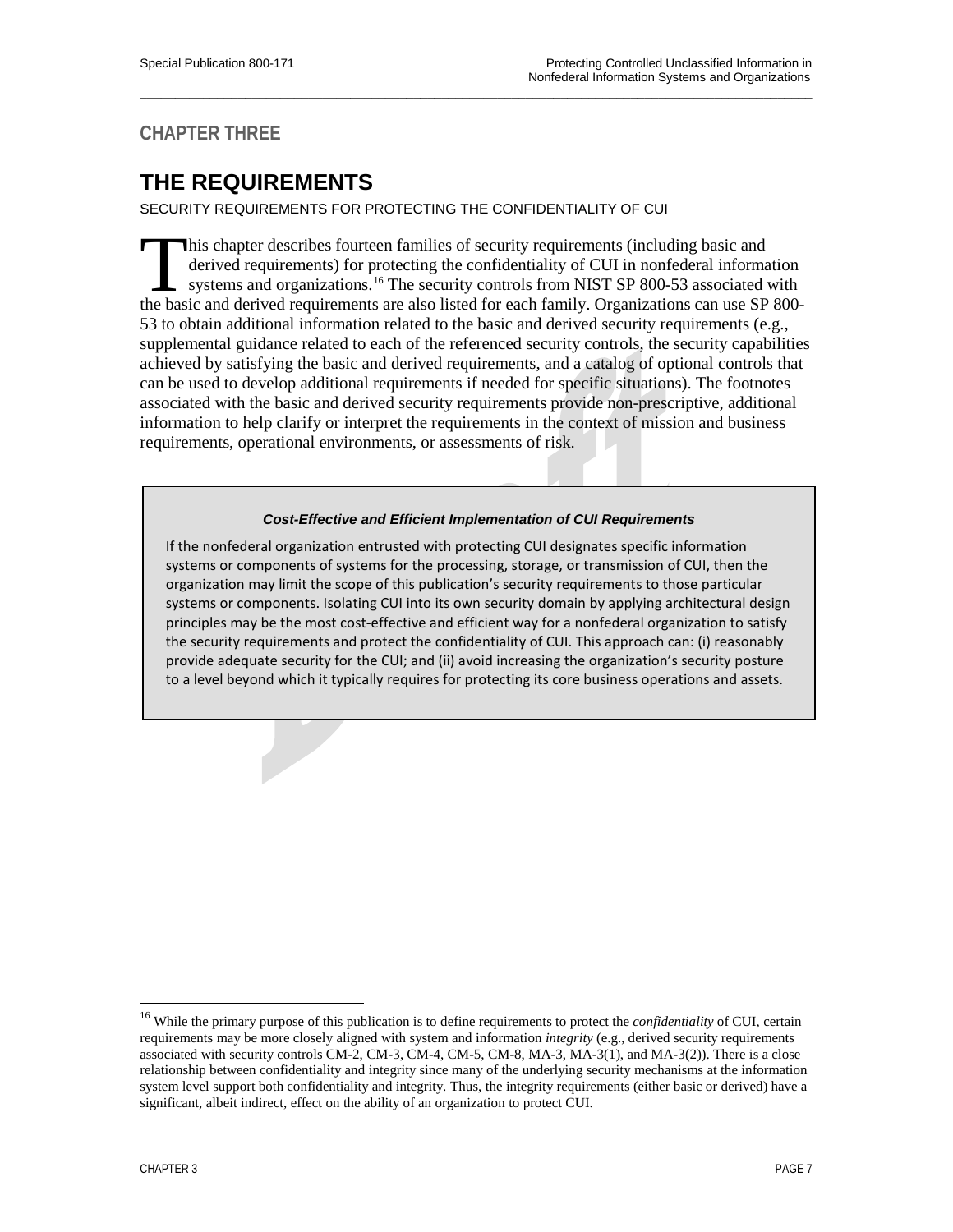# <span id="page-18-0"></span>**3.1 ACCESS CONTROL**

Basic Security Requirement: Limit information system access to authorized users, processes acting on behalf of authorized users, or devices (including other information systems) and to the types of transactions and functions that authorized users are permitted to exercise.

 $\overline{\phantom{a}}$  , and the contribution of the contribution of the contribution of the contribution of the contribution of the contribution of the contribution of the contribution of the contribution of the contribution of the

Derived Security Requirements:

- a. Control the flow of CUI in accordance with approved authorizations;  $17$
- b. Separate the duties of individuals to reduce the risk of malevolent activity without collusion;
- c. Employ the principle of least privilege, including for specific security functions and privileged accounts;
- d. Use non-privileged accounts or roles when accessing nonsecurity functions;
- e. Prevent non-privileged users from executing privileged functions and audit the execution of such functions;
- f. Limit unsuccessful logon attempts;
- g. Provide privacy and security notices consistent with applicable CUI rules;
- h. Use session lock to prevent access/viewing of data after period of inactivity;
- i. Terminate (automatically) a user session after a defined condition;
- j. Monitor and control remote access sessions;
- k. Employ cryptographic mechanisms to protect the confidentiality/integrity of remote access sessions;
- l. Route remote access via managed access control points;<sup>[18](#page-18-2)</sup>
- m. Manage remote use of privileged access to security-relevant information;
- n. Protect wireless access using authentication and encryption;
- o. Control connection of mobile devices;
- p. Encrypt CUI on mobile devices;
- q. Verify and control/limit connections to and use of external information systems;
- r. Limit use of organizational portable storage devices on external information systems; and
- s. Control information posted or processed on publicly accessible information systems.

References: NIST Special Publication 800-53.

| <b>ACCESS CONTROL</b> | AC-2; AC-3; AC-3(4); AC-4; AC-5; AC-6; AC-6(1); AC-6(2); AC-6(5); AC-6(9);<br>AC-6(10); AC-7; AC-8; AC-11; AC-11(1); AC-12; AC-17(1); AC-17(2); AC-17(3);<br>AC-17(4); AC-18; AC-18(1); AC-19; AC-19(5); AC-20; AC-20(1); AC-20(2);<br>$AC-22$ . |
|-----------------------|--------------------------------------------------------------------------------------------------------------------------------------------------------------------------------------------------------------------------------------------------|
|-----------------------|--------------------------------------------------------------------------------------------------------------------------------------------------------------------------------------------------------------------------------------------------|

<span id="page-18-1"></span><sup>&</sup>lt;sup>17</sup> Information flow control regulates where CUI is allowed to travel within an information system and between information systems (as opposed to who is allowed to access the information) and without explicit regard to subsequent accesses to that information. Flow control restrictions include, for example, keeping export-controlled information from being transmitted in the clear to the Internet, blocking outside traffic that claims to be from within the organization, restricting web requests to the Internet that are not from the internal web proxy server, and limiting information transfers between organizations based on data structures and content.

<span id="page-18-2"></span><sup>&</sup>lt;sup>18</sup> Limiting the number of access control points for remote accesses and controlling those access points reduces the attack surface for organizations and facilitates the use of managed interfaces (i.e., interfaces within an information system/network that provide boundary protection capability using automated mechanisms or devices).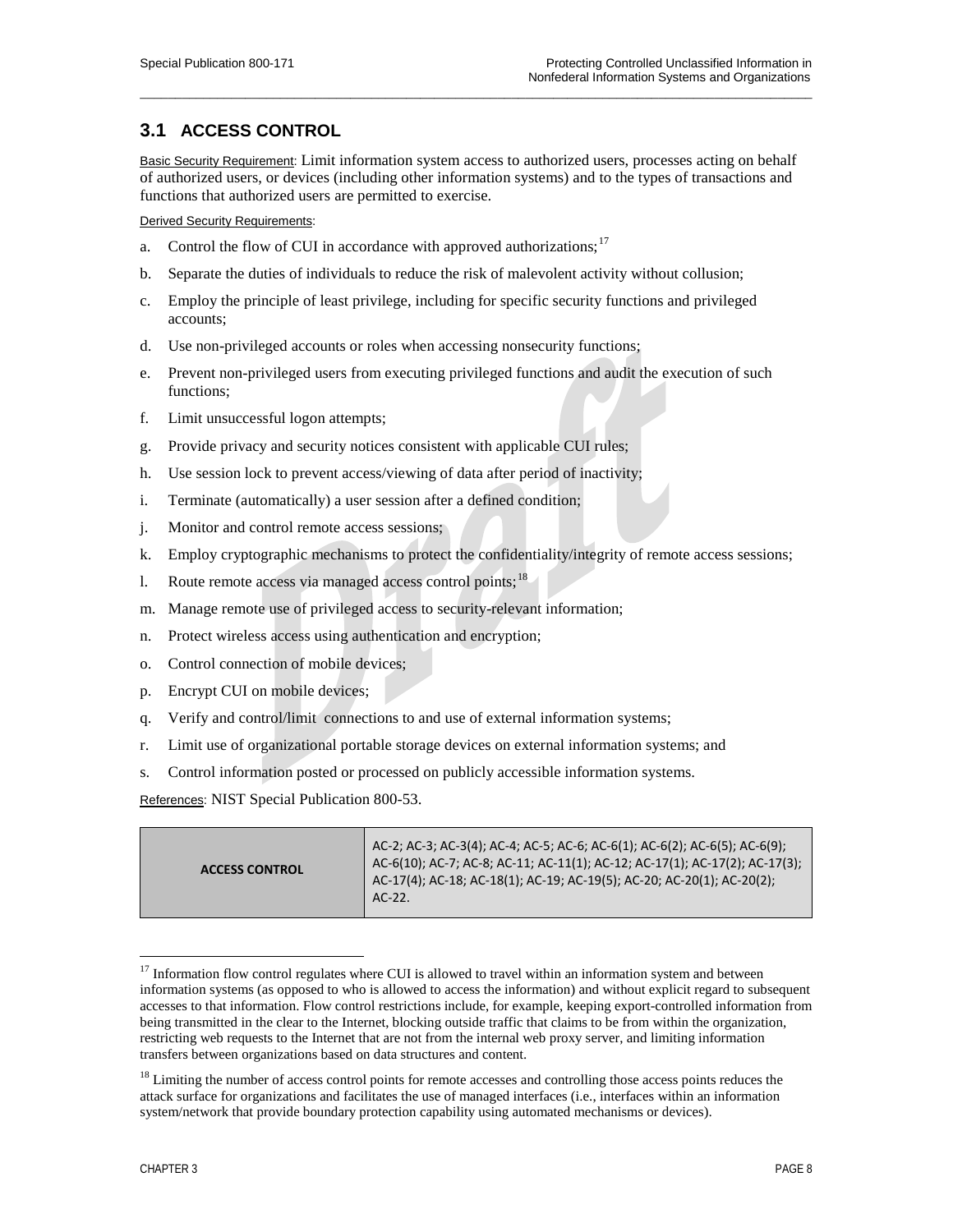### <span id="page-19-0"></span>**3.2 AWARENESS AND TRAINING**

Basic Security Requirement: Ensure that managers and users of organizational information systems are made aware of the security risks associated with their activities and of the applicable policies, standards, or procedures related to the security of organizational information systems; and ensure that organizational personnel are adequately trained to carry out their assigned information security-related duties and responsibilities. $<sup>1</sup>$ </sup>

 $\overline{\phantom{a}}$  , and the contribution of the contribution of the contribution of the contribution of the contribution of the contribution of the contribution of the contribution of the contribution of the contribution of the

Derived Security Requirements: Provide security awareness training on recognizing and reporting potential indicators of insider threat.

References: NIST Special Publication 800-53.

**AWARENESS AND TRAINING** AT-2; AT-2(2); AT-3.

### <span id="page-19-1"></span>**3.3 AUDIT AND ACCOUNTABILITY**

Basic Security Requirement: Create, protect, and retain information system audit records to the extent needed to enable the monitoring, analysis, investigation, and reporting of unlawful, unauthorized, or inappropriate information system activity; and ensure that the actions of individual information system users can be uniquely traced to those users so they can be held accountable for their actions.

Derived Security Requirements:

- a. Review and update audited events;
- b. Alert in the event of an audit process failure;
- c. Use automated mechanisms to integrate and correlate audit review, analysis, and reporting processes for investigation and response to indications of inappropriate, suspicious, or unusual activity;
- d. Provide audit reduction and report generation to support on-demand analysis and reporting;
- e. Provide an information system capability that compares and synchronizes internal system clocks to generate time stamps for audit records;
- f. Protect audit information and audit tools from unauthorized access, modification, and deletion; and
- g. Limit management of audit functionality to a subset of privileged users.

References: NIST Special Publication 800-53.

| <b>AUDIT AND ACCOUNTABILITY</b> | AU-2; AU-2(3); AU-3; AU-3(1); AU-5; AU-6; AU-6(1); AU-6(3); AU-7; AU-8;<br>AU-8(1); AU-9; AU-9(4); AU-12. |
|---------------------------------|-----------------------------------------------------------------------------------------------------------|
|---------------------------------|-----------------------------------------------------------------------------------------------------------|

### <span id="page-19-2"></span>**3.4 CONFIGURATION MANAGEMENT**

Basic Security Requirement: Establish and maintain baseline configurations and inventories of organizational information systems (including hardware, software, firmware, and documentation) throughout the respective system development life cycles; and establish and enforce security configuration settings for information technology products employed in organizational information systems.

Derived Security Requirements:

a. Analyze the security impact of changes prior to implementation;

<span id="page-19-3"></span><sup>&</sup>lt;sup>19</sup> Training includes security awareness training on proper safeguarding/dissemination limitations for CUI and rolebased training on how individuals and the organization respond to incidents involving CUI.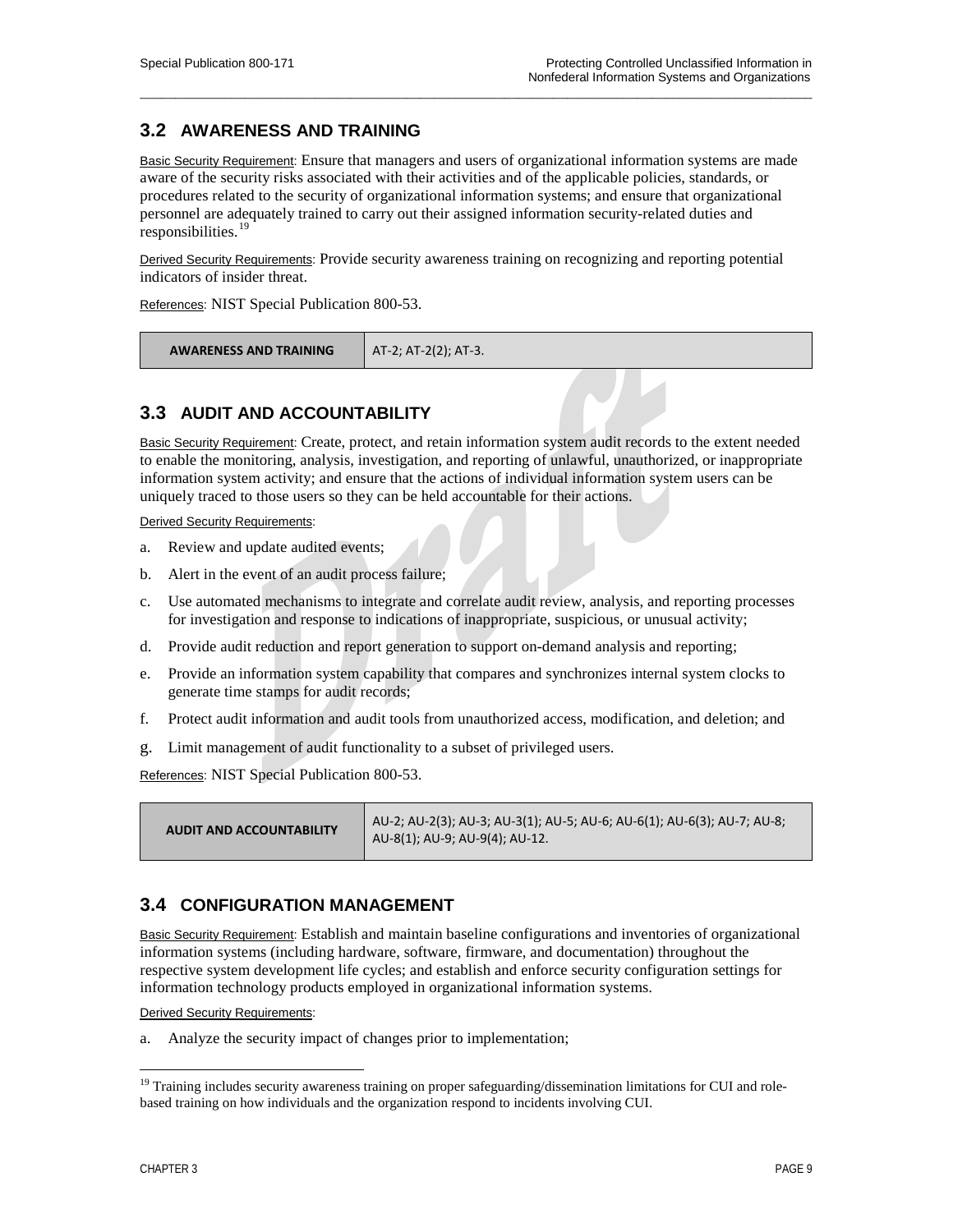b. Employ the principle of least functionality by configuring the information system to provide only essential capabilities; $^{20}$  $^{20}$  $^{20}$ 

 $\overline{\phantom{a}}$  , and the contribution of the contribution of the contribution of the contribution of the contribution of the contribution of the contribution of the contribution of the contribution of the contribution of the

- c. Restrict, disable, and prevent the use of nonessential functions, ports, protocols, and services; $21$  and
- d. Apply deny by exception (blacklist) policy to prevent the use of unauthorized software.<sup>[22](#page-20-3)</sup>

References: NIST Special Publication 800-53.

| <b>CONFIGURATION MANAGEMENT</b> | CM-2; CM-4; CM-5; CM-6; CM-7; CM-7(1); CM-7(2); CM-7(4); CM-8. |
|---------------------------------|----------------------------------------------------------------|
|---------------------------------|----------------------------------------------------------------|

### <span id="page-20-0"></span>**3.5 IDENTIFICATION AND AUTHENTICATION**

Basic Security Requirement: Identify information system users, processes acting on behalf of users, or devices and authenticate (or verify) the identities of those users, processes, or devices, as a prerequisite to allowing access to organizational information systems.

Derived Security Requirements:

 $\overline{a}$ 

a. Use multifactor authentication for local and network access to privileged accounts and for network access to non-privileged accounts;  $2<sup>3</sup>$ 

<span id="page-20-2"></span><sup>21</sup> Organizations can review functions and services provided by their information systems to determine which functions and services are candidates for elimination (e.g., Voice Over Internet Protocol, Instant Messaging, auto-execute, file sharing). Organizations can also consider disabling unused or unnecessary physical and logical ports/protocols (e.g., Universal Serial Bus, File Transfer Protocol, and Hyper Text Transfer Protocol) to prevent unauthorized connection of devices, unauthorized transfer of information, or unauthorized tunneling. Network/system scanning tools, intrusion detection and prevention systems, and end-point protections such as firewalls and host-based intrusion detection systems can help identify and prevent the use of prohibited functions, ports, protocols, and services.

<span id="page-20-1"></span> $20$  Configuration settings are the set of parameters that can be changed in hardware, software, or firmware components of the information system that affect the security posture or functionality of the system. Information technology products for which security-related configuration settings can be defined include, for example, mainframe computers, servers (e.g., database, electronic mail, authentication, web, proxy, file, domain name), workstations, input/output devices (e.g., scanners, copiers, and printers), network components (e.g., firewalls, routers, gateways, voice and data switches, wireless access points, network appliances, sensors), operating systems, middleware, and applications. Security-related parameters are those parameters impacting the security state of information systems including the parameters required to satisfy other security control requirements. Security-related parameters include, for example: (i) registry settings; (ii) account, file, directory permission settings; and (iii) settings for functions, ports, protocols, services, and remote connections. Common secure configurations (also referred to as security configuration checklists, lockdown and hardening guides, security reference guides, security technical implementation guides) provide recognized, standardized, and established benchmarks that stipulate secure configuration settings for specific information technology platforms/products and instructions for configuring those information system components to meet operational requirements.

<span id="page-20-3"></span> $22$  The process used to identify software programs that are not authorized to execute on an information system is commonly referred to as *blacklisting*, or a policy of allow all, deny by exception. Organizations can also require a stronger policy of deny all, allow by exception, commonly referred to as *whitelisting*. For either policy, organizations can determine what exceptions, if any, are acceptable (i.e., the deny by exception requirement does not necessarily imply that all restricted uses of nonessential functions have to be implemented by applying deny by exception methods, since some may not be practical to implement).

<span id="page-20-4"></span> $^{23}$  Multifactor authentication requires two or more different factors to achieve authentication. Factors include: (i) something you know (e.g., password/PIN); (ii) something you have (e.g., cryptographic identification device, token); or (iii) something you are (e.g., biometric).The requirement for multifactor authentication should not be interpreted as requiring federal Personal Identity Verification (PIV) card or Department of Defense Common Access Card (CAC) like solutions. A variety of multifactor solutions (including those with replay resistance) using tokens and biometrics are commercially available. Such solutions may employ hard tokens (e.g., smartcards, key fobs, or dongles) or soft tokens to store user credentials. Mobile device technologies (e.g., smart phones) may also provide alternative tokenbased solutions for implementing multifactor authentication.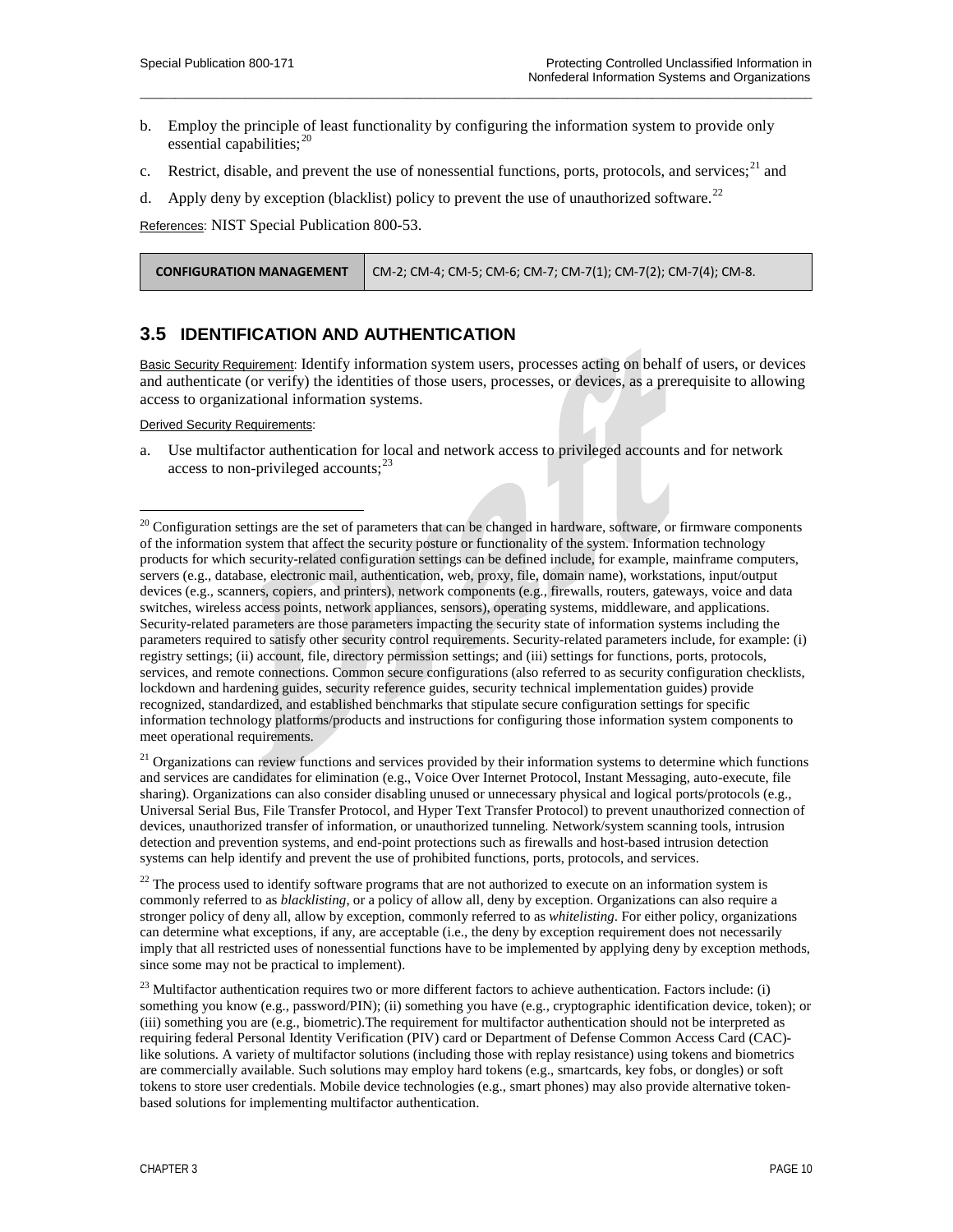- b. Employ replay-resistant authentication mechanisms for network access to privileged and nonprivileged accounts; $^{24}$  $^{24}$  $^{24}$
- c. Prevent reuse of identifiers for a defined period;
- d. Disable identifiers after a defined period of inactivity;
- e. Enforce a minimum password complexity and change of characters when new passwords are created;

- f. Prohibit password reuse for a specified number of generations;
- g. Allow use of a temporary password for system logons with an immediate change to a permanent password;
- h. Store and transmit only encrypted representation of passwords; and
- i. Obscure feedback of authentication information.

References: NIST Special Publication 800-53.

| <b>IDENTIFICATION AND</b> | IA-2; IA-2(1); IA-2(2); IA-2(3); IA-2(8); IA-2(9); IA-4; IA-5; IA-5(1); IA-6. |
|---------------------------|-------------------------------------------------------------------------------|
| <b>AUTHENTICATION</b>     |                                                                               |

### <span id="page-21-0"></span>**3.6 INCIDENT RESPONSE**

Basic Security Requirement: Establish an operational incident-handling capability for organizational information systems that includes adequate preparation, detection, analysis, containment, recovery, and user response activities; and track, document, and report incidents to appropriate organizational officials and/or authorities.

Derived Security Requirements: None.

References: NIST Special Publication 800-53.

**INCIDENT RESPONSE** IR-2; IR-3; IR-3(2); IR-4; IR-5; IR-6; IR-7.

## <span id="page-21-1"></span>**3.7 MAINTENANCE**

Basic Security Requirement: Perform periodic and timely maintenance on organizational information systems; and provide effective controls on the tools, techniques, mechanisms, and personnel used to conduct system maintenance.<sup>[25](#page-21-3)</sup>

Derived Security Requirements:

- a. Ensure equipment removed for off-site maintenance is sanitized of any CUI;
- b. Check media containing diagnostic and test programs for malicious code before the media are used in the information system;
- c. Require strong authentication to establish nonlocal maintenance sessions via external network connections and terminate such connections when nonlocal maintenance is complete; and
- d. Supervise the maintenance activities of maintenance personnel without required access authorization.

<span id="page-21-2"></span> $24$  Authentication processes resist replay attacks if it is impractical to achieve successful authentications by recording or replaying previous authentication messages. Replay-resistant authentication techniques include, for example, protocols that use nonces or challenges such as Transport Layer Security (TLS) and time synchronous or challenge-response onetime authenticators.

<span id="page-21-3"></span><sup>25</sup> This requirement includes both *local* and *nonlocal* (remote) system maintenance.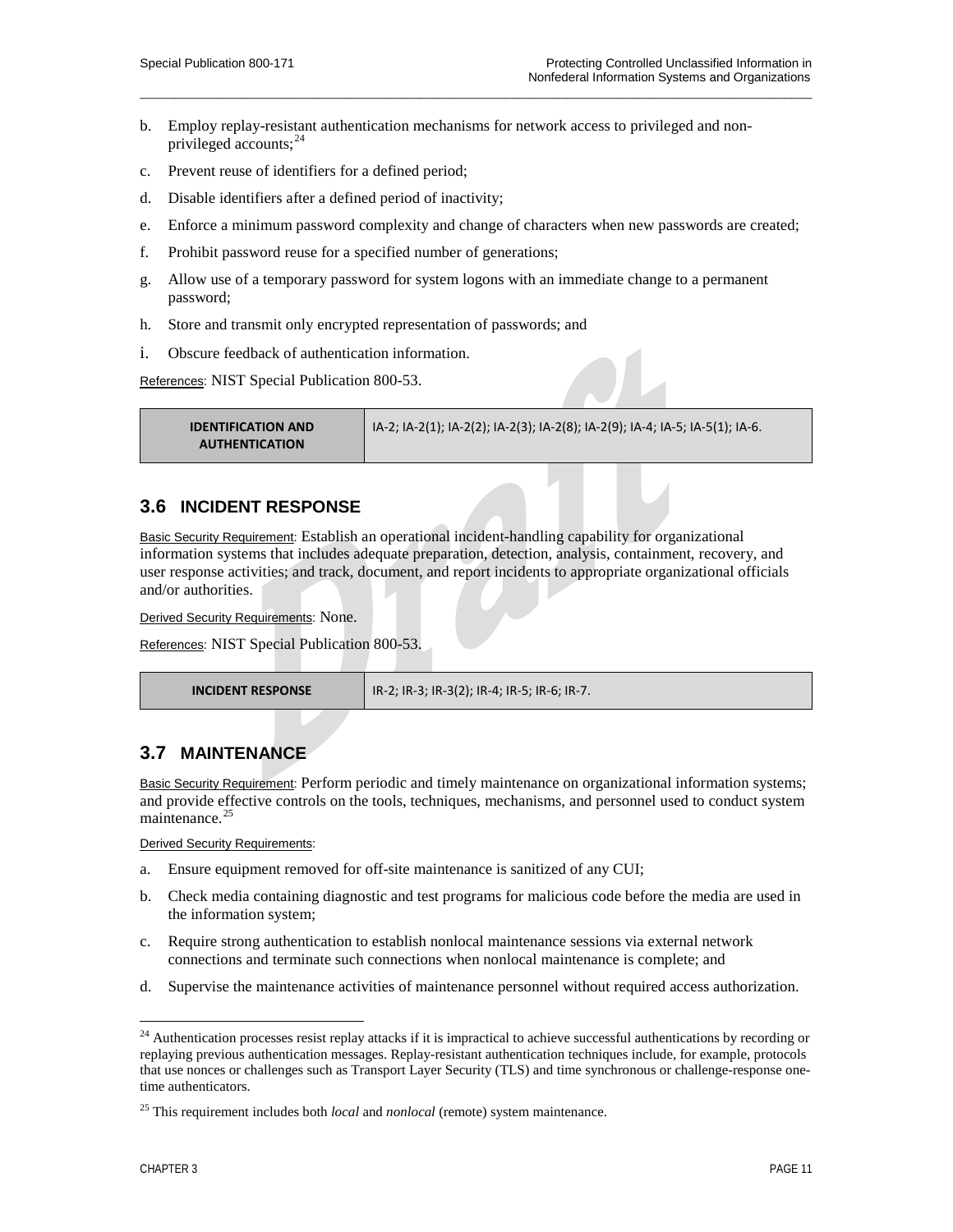References: NIST Special Publication 800-53.

**MAINTENANCE** MA-2; MA-3; MA-3(1); MA-3(2); MA-4; MA-5; MA-6.

### <span id="page-22-0"></span>**3.8 MEDIA PROTECTION**

Basic Security Requirement: Protect information system media containing CUI, both paper and digital; limit access to CUI on information system media to authorized users; and sanitize or destroy information system media containing CUI before disposal or release for reuse.

 $\overline{\phantom{a}}$  , and the contribution of the contribution of the contribution of the contribution of the contribution of the contribution of the contribution of the contribution of the contribution of the contribution of the

Derived Security Requirements:

- a. Mark media with necessary CUI markings and distribution limitations;
- b. Control/restrict access to media containing CUI during transport outside of controlled areas;
- c. Prohibit the use of portable storage devices when such devices have no identifiable owner; and
- d. Protect the confidentiality of backup CUI at storage locations.

References: NIST Special Publication 800-53.

| MP-2; MP-3; MP-4; MP-5; MP-6; MP-7; MP-7(1); CP-9.<br><b>MEDIA PROTECTION</b> |
|-------------------------------------------------------------------------------|
|-------------------------------------------------------------------------------|

### <span id="page-22-1"></span>**3.9 PHYSICAL PROTECTION**

Basic Security Requirement: Limit physical access to organizational information systems, equipment, and the respective operating environments to authorized individuals; and protect the physical plant and support infrastructure for those information systems.

Derived Security Requirements:

- a. Escort visitors;
- b. Monitor visitor activity; and
- c. Maintain audit logs of physical access.

References: NIST Special Publication 800-53.

| PHYSICAL PROTECTION | PE-2; PE-3; PE-5. |
|---------------------|-------------------|
|---------------------|-------------------|

#### <span id="page-22-2"></span>**3.10 PERSONNEL SECURITY**

Basic Security Requirement: Screen individuals prior to authorizing access to information systems containing CUI and ensure that CUI and information systems containing CUI are protected during and after personnel actions such as terminations and transfers.

Derived Security Requirements: None.

References: NIST Special Publication 800-53.

```
PERSONNEL SECURITY PS-3; PS-4; PS-5.
```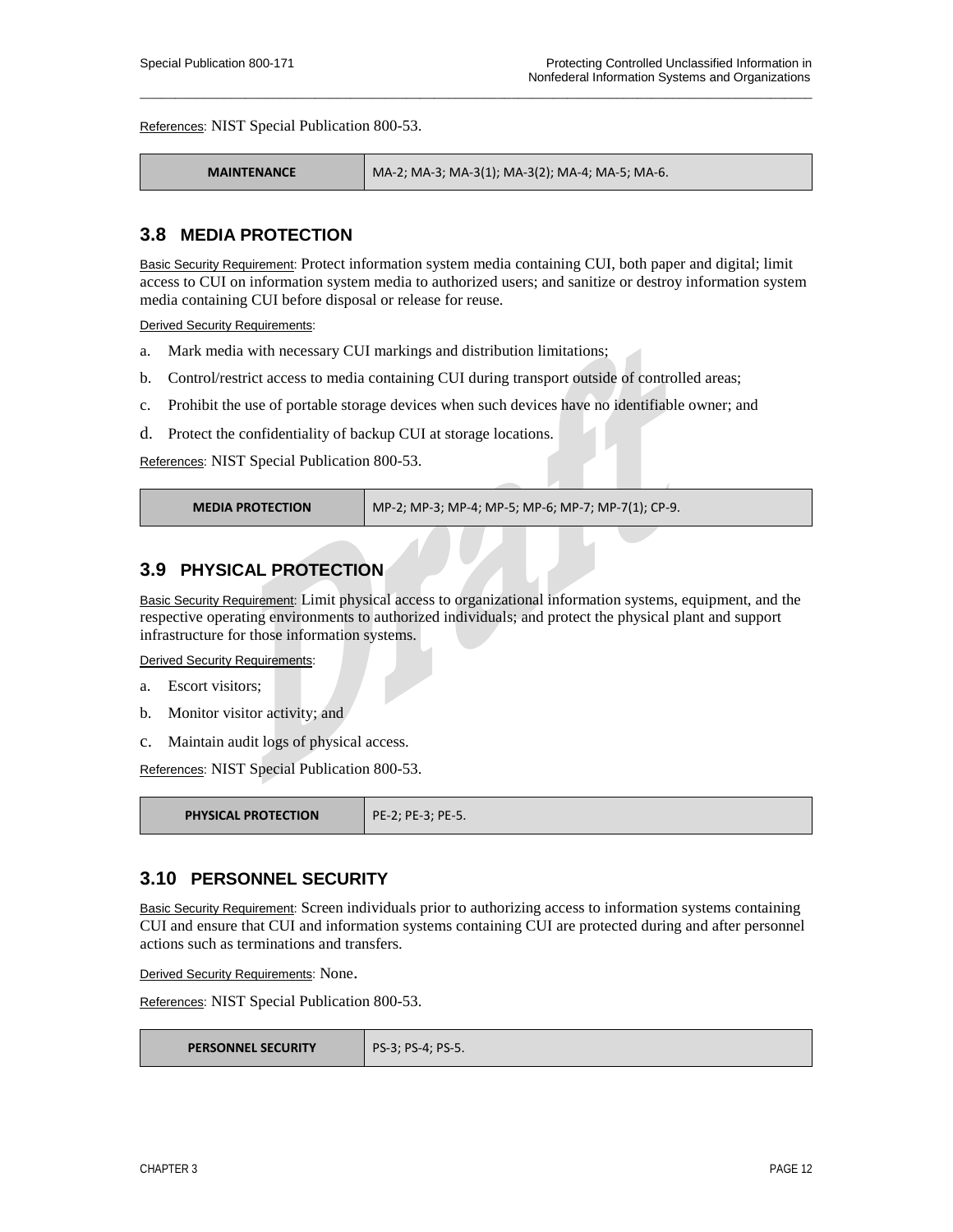### <span id="page-23-0"></span>**3.11 RISK ASSESSMENT**

Basic Security Requirement: Periodically assess the risk to organizational operations (including mission, functions, image, or reputation), organizational assets, and individuals, resulting from the operation of organizational information systems and the associated processing, storage, or transmission of CUI.

 $\overline{\phantom{a}}$  , and the contribution of the contribution of the contribution of the contribution of the contribution of the contribution of the contribution of the contribution of the contribution of the contribution of the

Derived Security Requirements:

- a. Scan for vulnerabilities in the information system and applications and when new vulnerabilities affecting the system are identified; and
- b. Remediate vulnerabilities in accordance with assessments of risk.

References: NIST Special Publication 800-53.

**RISK ASSESSMENT** RA-3: RA-5.

### <span id="page-23-1"></span>**3.12 SECURITY ASSESSMENT**

Basic Security Requirement: Periodically assess the security controls in organizational information systems to determine if the controls are effective in their application; develop and implement plans of action designed to correct deficiencies and reduce or eliminate vulnerabilities in organizational information systems; and monitor information system security controls on an ongoing basis to ensure the continued effectiveness of the controls.

Derived Security Requirements: None.

References: NIST Special Publication 800-53.

**SECURITY ASSESSMENT** CA-2; CA-7.

## <span id="page-23-2"></span>**3.13 SYSTEM AND COMMUNICATIONS PROTECTION**

Basic Security Requirement: Monitor, control, and protect organizational communications (i.e., information transmitted or received by organizational information systems) at the external boundaries and key internal boundaries of the information systems; and employ architectural designs, software development techniques, and systems engineering principles that promote effective information security within organizational information systems.

Derived Security Requirements:

- a. Separate user functionality from information system management functionality (e.g., privileged user functions);
- b. Prevent unintended information transfer via shared system resources;
- c. Implement subnetworks for publicly accessible system components that are physically or logically separated from internal networks;
- d. Deny network communications traffic by default and allow network communications traffic by exception (i.e., deny all, permit by exception);  $^{26}$  $^{26}$  $^{26}$

<span id="page-23-3"></span> $^{26}$  This requirement: (i) applies to both inbound and outbound network communications traffic; and (ii) is typically implemented through managed interface devices for network access including gateways, routers, firewalls, guards, or combination thereof. These devices, when properly configured, allow connections only to approved sources. A denyall, permit-by-exception network communications traffic policy ensures that only those connections which are essential and approved are allowed.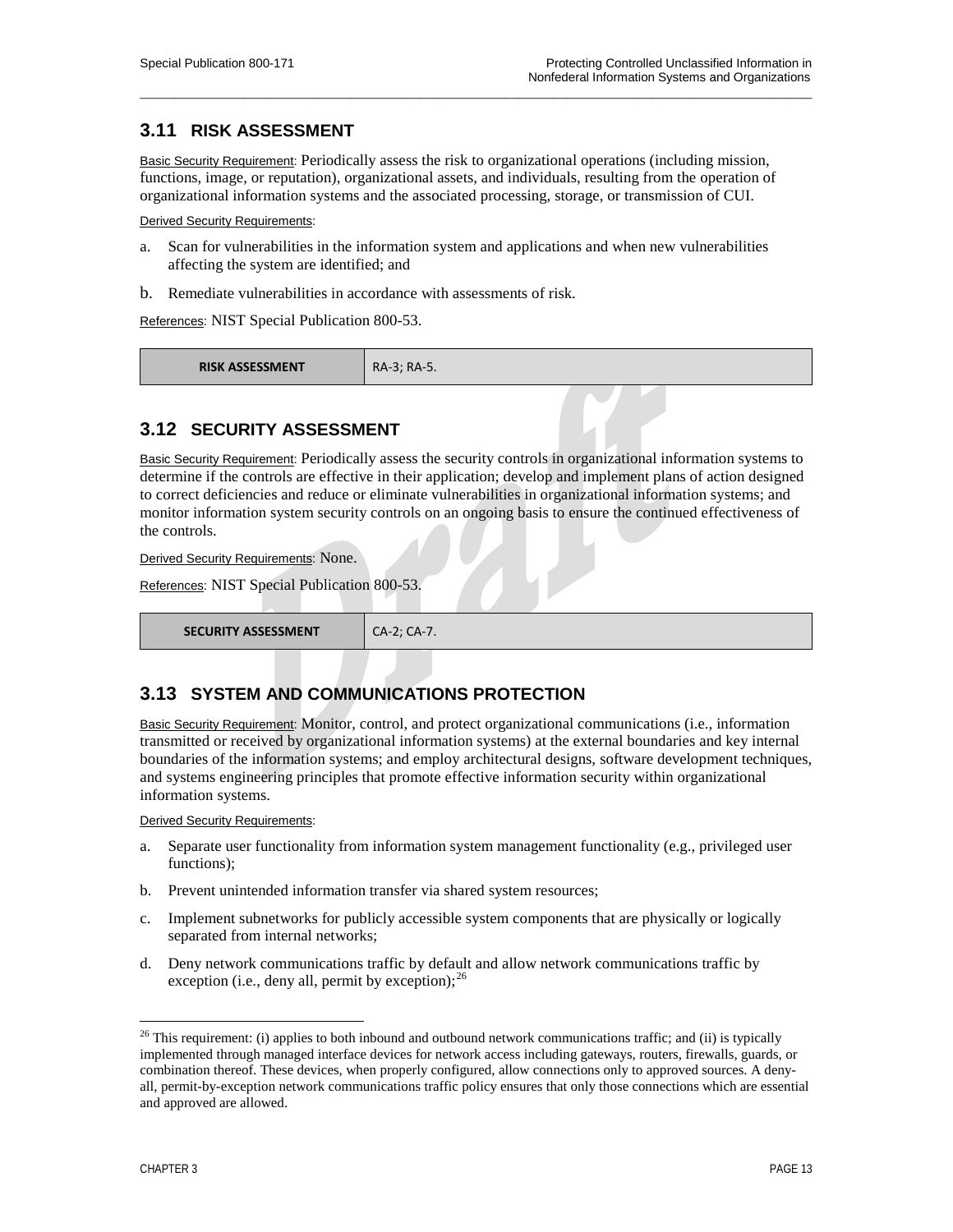e. Prevent remote devices from simultaneously establishing non-remote connections with the information system and communicating via some other connection to resources in external networks; $^{27}$  $^{27}$  $^{27}$ 

 $\overline{\phantom{a}}$  , and the contribution of the contribution of the contribution of the contribution of the contribution of the contribution of the contribution of the contribution of the contribution of the contribution of the

- f. Implement cryptographic mechanisms to prevent unauthorized disclosure of CUI during transmission unless otherwise protected by alternative physical safeguards;
- g. Terminate network connections associated with communications sessions at the end of the sessions or after a defined period of inactivity;
- h. Establish and manage cryptographic keys for cryptography employed in the information system;
- i. Employ FIPS-validated cryptography when used to protect confidentiality of CUI;
- j. Prohibit remote activation of collaborative computing devices and provide indication of devices in use to users present at the device;
- k. Manage the use of mobile  $code;^{28}$  $code;^{28}$  $code;^{28}$
- l. Establish usage restrictions and implementation guidance for Voice over Internet Protocol (VoIP) technologies and monitor/control use of  $VoIP;^{29}$  $VoIP;^{29}$  $VoIP;^{29}$
- m. Protect the authenticity of communications sessions; and
- n. Protect the confidentiality of CUI at rest.

References: NIST Special Publication 800-53.

| <b>SYSTEM AND COMMUNICATIONS</b> | SC-2; SC-4; SC-7; SC-7(5); SC-7(7); SC-8; SC-8(1); SC-10; SC-12; SC-13; SC-15; |
|----------------------------------|--------------------------------------------------------------------------------|
| <b>PROTECTION</b>                | SC-18; SC-19; SC-23; SC-28.                                                    |

### <span id="page-24-0"></span>**3.14 SYSTEM AND INFORMATION INTEGRITY**

Basic Security Requirement: Identify, report, and correct information and information system flaws in a timely manner; provide protection from malicious code at appropriate locations within organizational information systems; and monitor information system security alerts and advisories and take appropriate actions in response.

Derived Security Requirements:

- a. Update malicious code protection mechanisms when new releases are available;
- b. Perform periodic scans of the information system and real-time scans of files from external sources as files are downloaded, opened or executed;
- c. Monitor the information system to detect attacks and indicators of potential attacks; and

<span id="page-24-1"></span> $27$  This requirement is implemented within remote devices (e.g., notebook computers) through configuration settings to disable *split tunneling* in those devices, and by preventing those configuration settings from being readily configurable by users. The requirement is implemented within the information system that the remote device is accessing by split tunneling detection (or of the configuration settings that allow split tunneling) in the remote device, and by prohibiting connections if remote devices are using split tunneling. Split tunneling can facilitate unauthorized external connections, making the system more vulnerable to attack and to exfiltration of CUI.

<span id="page-24-2"></span> $28$  Mobile code can be transferred between information systems and across networks and can be installed and executed on local systems (e.g., via email or web applications) without the explicit consent or knowledge of the organization or individual users. Examples of mobile code include JavaScript, ActiveX, and Flash animations. Mobile code can also represent a significant threat if such code is malicious and results in the unauthorized exfiltration of CUI. Organizations can manage mobile code usage by: (i) employing scanning tools to detect unauthorized mobile code; (ii) using digital signatures and other integrity-checking technologies to ensure the integrity of mobile code; and (iii) implementing either white or black listing policies though operating system configurations to restrict the use of mobile code.

<span id="page-24-3"></span><sup>&</sup>lt;sup>29</sup> NIST SP 800-58 provides additional implementation guidance on the use of VoIP technologies.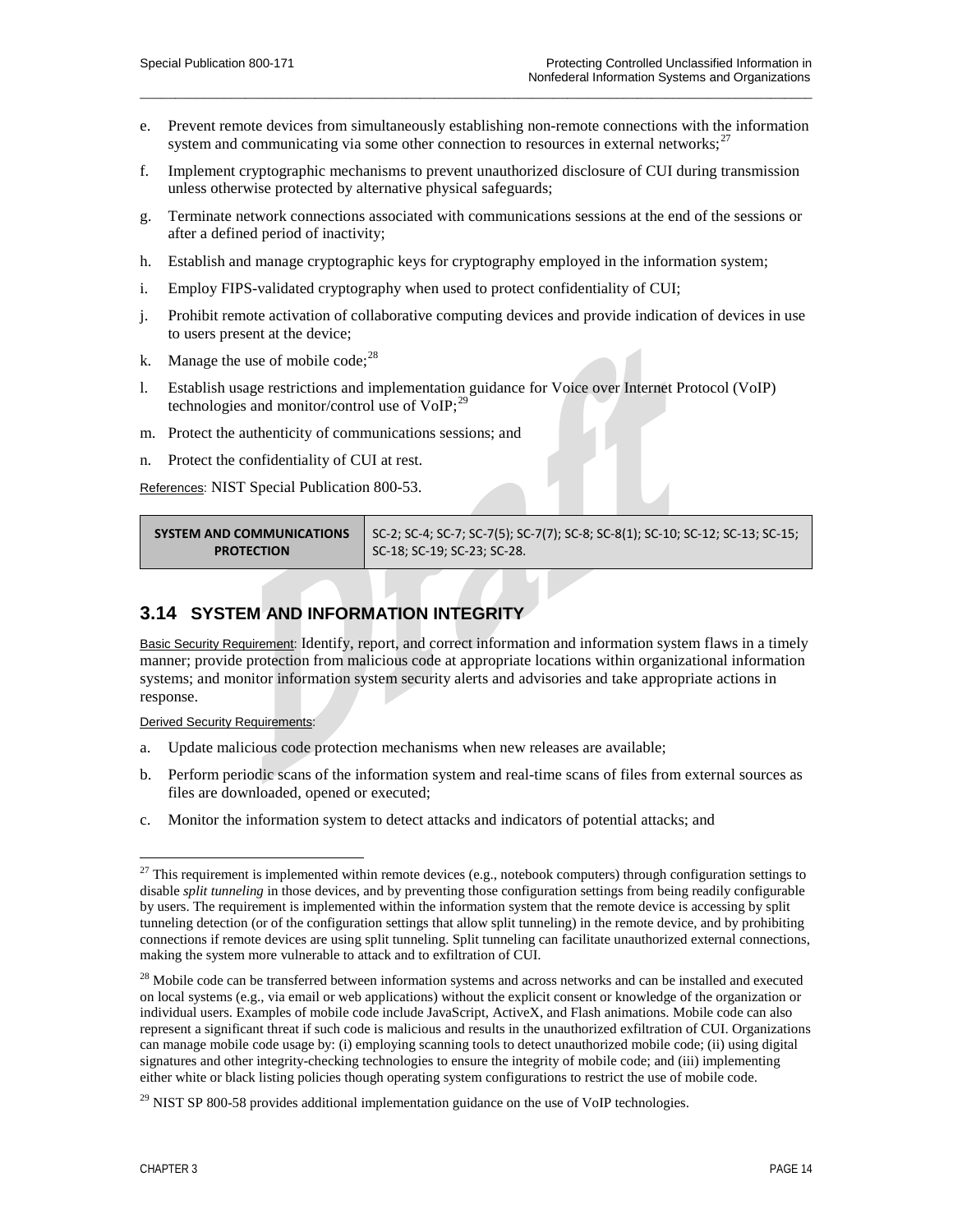d. Identify unauthorized use of the information system.

References: NIST Special Publication 800-53.

| <b>SYSTEM AND INFORMATION</b><br><b>INTEGRITY</b> | SI-2; SI-3; SI-4; SI-5. |
|---------------------------------------------------|-------------------------|
|---------------------------------------------------|-------------------------|

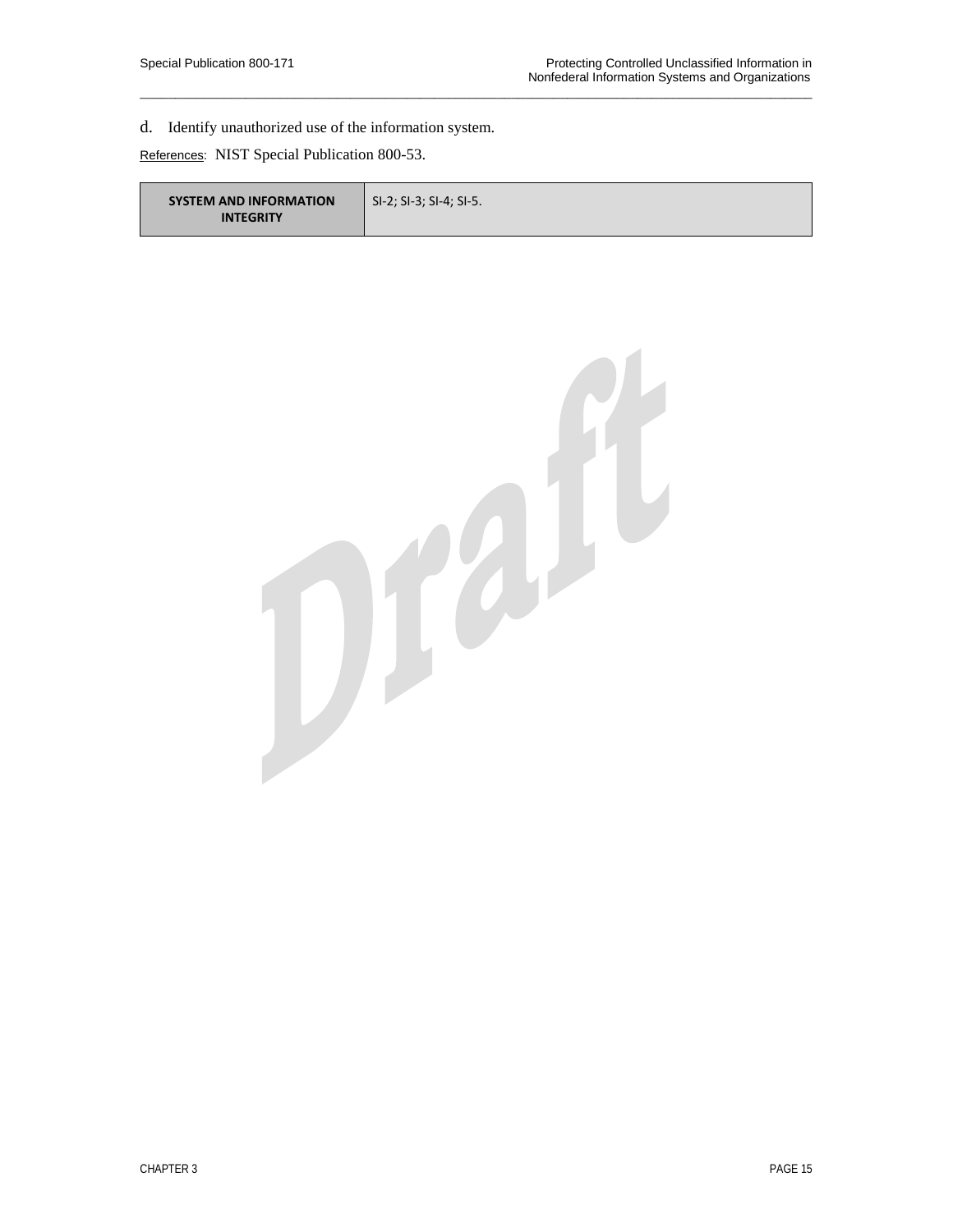# <span id="page-26-0"></span>**APPENDIX A**

# **REFERENCES**

LAWS, EXECUTIVE ORDERS, POLICIES, REGULATIONS, STANDARDS, AND GUIDELINES

#### **LEGISLATION, EXECUTIVE ORDERS, REGULATIONS, AND POLICIES**

 $\overline{\phantom{a}}$  , and the contribution of the contribution of the contribution of the contribution of the contribution of the contribution of the contribution of the contribution of the contribution of the contribution of the

- 1. E-Government Act [includes FISMA] (P.L. 107-347), December 2002.
- 2. Federal Information Security Management Act (P.L. 107-347, Title III), December 2002.
- 3. Executive Order 13556, *Controlled Unclassified Information*, November 2010.

#### **STANDARDS AND GUIDELINES**

- 1. National Institute of Standards and Technology Federal Information Processing Standards Publication 199, *Standards for Security Categorization of Federal Information and Information Systems*, February 2004.
- 2. National Institute of Standards and Technology Federal Information Processing Standards Publication 200, *Minimum Security Requirements for Federal Information and Information Systems*, March 2006.
- 3. National Institute of Standards and Technology Special Publication 800-53, Revision 4, *Security and Privacy Controls for Federal Information Systems and Organizations*, April 2013.
- 4. National Institute of Standards and Technology Special Publication 800-53A, Revision 1, *Guide for Assessing the Security Controls in Federal Information Systems and Organizations: Building Effective Security Assessment Plans*, June 2010.
- 5. National Institute of Standards and Technology Special Publication 800-60, Revision 1, *Guide for Mapping Types of Information and Information Systems to Security Categories*, August 2008.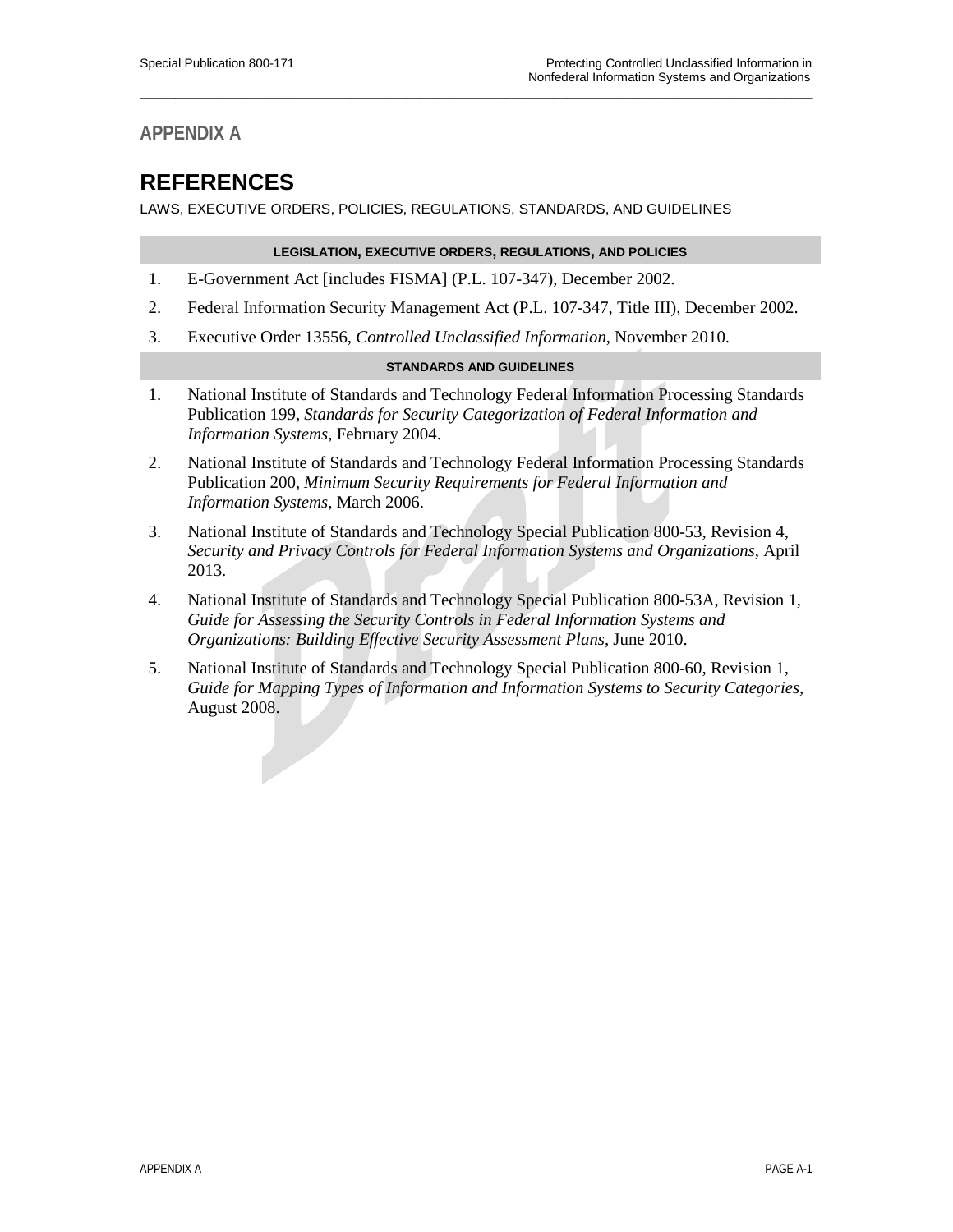# <span id="page-27-0"></span>**APPENDIX B**

# **GLOSSARY**

COMMON TERMS AND DEFINITIONS

Appendix B provides definitions for security terminology used within Special Publication 800- 171. Unless specifically defined in this glossary, all terms used in this publication are consistent with the definitions contained in CNSS Instruction 4009, *National Information Assurance Glossary*.

| Agency                                    | See Executive Agency.                                                                                                                                                                                                                                                                                                           |
|-------------------------------------------|---------------------------------------------------------------------------------------------------------------------------------------------------------------------------------------------------------------------------------------------------------------------------------------------------------------------------------|
| Assessment                                | See Security Control Assessment.                                                                                                                                                                                                                                                                                                |
| Assessor                                  | See Security Control Assessor.                                                                                                                                                                                                                                                                                                  |
| Audit Log<br>[CNSSI 4009]                 | A chronological record of information system activities, including<br>records of system accesses and operations performed in a given<br>period.                                                                                                                                                                                 |
| <b>Audit Record</b>                       | An individual entry in an audit log related to an audited event.                                                                                                                                                                                                                                                                |
| Authentication<br>[FIPS 200]              | Verifying the identity of a user, process, or device, often as a<br>prerequisite to allowing access to resources in an information<br>system.                                                                                                                                                                                   |
| Availability<br>[44 U.S.C., Sec. 3542]    | Ensuring timely and reliable access to and use of information.                                                                                                                                                                                                                                                                  |
| <b>Baseline Configuration</b>             | A documented set of specifications for an information system, or<br>a configuration item within a system, that has been formally<br>reviewed and agreed on at a given point in time, and which can be<br>changed only through change control procedures.                                                                        |
| Blacklisting                              | The process used to identify: (i) software programs that are not<br>authorized to execute on an information system; or (ii) prohibited<br>Universal Resource Locators (URL)/websites.                                                                                                                                           |
| Confidentiality<br>[44 U.S.C., Sec. 3542] | Preserving authorized restrictions on information access and<br>disclosure, including means for protecting personal privacy and<br>proprietary information.                                                                                                                                                                     |
| Configuration<br>Management               | A collection of activities focused on establishing and maintaining<br>the integrity of information technology products and information<br>systems, through control of processes for initializing, changing,<br>and monitoring the configurations of those products and systems<br>throughout the system development life cycle. |
| <b>Configuration Settings</b>             | The set of parameters that can be changed in hardware, software,<br>or firmware that affect the security posture and/or functionality of<br>the information system.                                                                                                                                                             |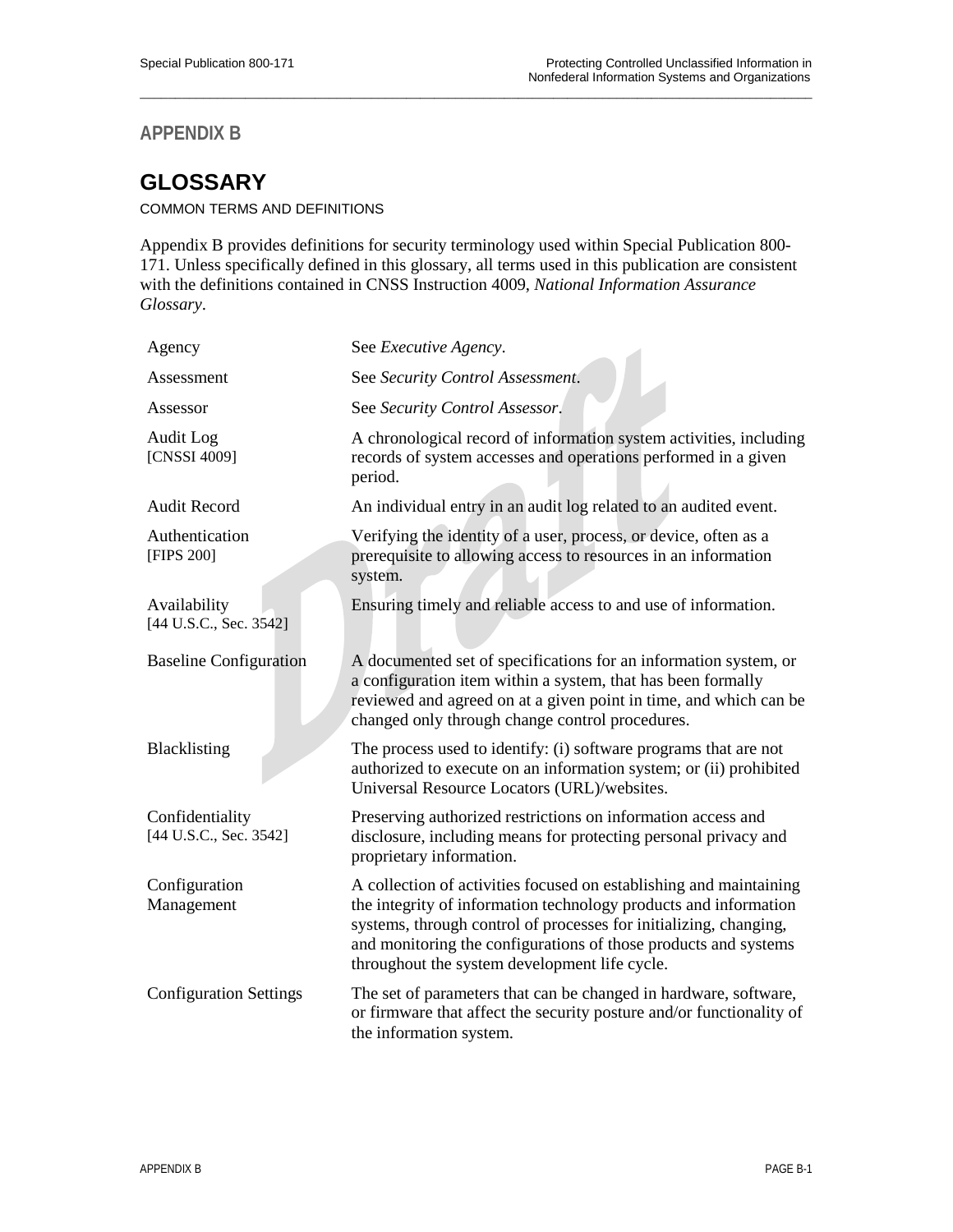| <b>Controlled Unclassified</b><br>Information<br>[E.O. 13556] | Information that requires safeguarding or dissemination controls<br>pursuant to and consistent with law, regulations, and<br>governmentwide policies, excluding information that is classified<br>under Executive Order 13526, Classified National Security<br>Information, December 29, 2009, or any predecessor or successor<br>order, or the Atomic Energy Act of 1954, as amended.                                                                                                                                                                                                                                                                                                                                                                                                                                                                                                                                                    |
|---------------------------------------------------------------|-------------------------------------------------------------------------------------------------------------------------------------------------------------------------------------------------------------------------------------------------------------------------------------------------------------------------------------------------------------------------------------------------------------------------------------------------------------------------------------------------------------------------------------------------------------------------------------------------------------------------------------------------------------------------------------------------------------------------------------------------------------------------------------------------------------------------------------------------------------------------------------------------------------------------------------------|
| <b>CUI</b> Categories or<br>Subcategories                     | Types of information that require safeguarding or dissemination<br>controls pursuant to and consistent with law, regulation, and<br>governmentwide policy, approved by the CUI Executive Agent,<br>and listed in the CUI Registry.                                                                                                                                                                                                                                                                                                                                                                                                                                                                                                                                                                                                                                                                                                        |
| <b>CUI Executive Agent</b>                                    | The National Archives and Records Administration (NARA),<br>which implements the governmentwide CUI Program and<br>oversees federal agency actions to ensure that they comply with<br>Executive Order 13556. NARA has delegated this authority to the<br>Director of the Information Security Oversight Office (ISOO).                                                                                                                                                                                                                                                                                                                                                                                                                                                                                                                                                                                                                    |
| <b>CUI</b> Program                                            | The rules, organization, and procedures for CUI, established by<br>Executive Order 13556, 32 CFR Part 2002, the CUI Registry, and<br>additional issuances by the CUI Executive Agent.                                                                                                                                                                                                                                                                                                                                                                                                                                                                                                                                                                                                                                                                                                                                                     |
| <b>CUI</b> Registry                                           | The online repository of information and policy regarding how<br>authorized holders of CUI should handle such information. The<br>CUI Registry: (i) identifies all of the categories and subcategories<br>of information that require safeguarding and dissemination<br>controls consistent with law, regulation, and governmentwide<br>policies; (ii) provides descriptions for each category and<br>subcategory; (iii) identifies the basis for safeguarding and<br>dissemination controls; (iv) contains associated markings and<br>applicable safeguarding, disseminating, and decontrolling<br>procedures; and (v) specifies CUI that may be originated only by<br>certain executive agencies and organizations. The CUI Executive<br>Agent is the approval authority for all categories/subcategories of<br>information identified as CUI in the CUI Registry and only those<br>categories/subcategories listed are considered CUI. |
| <b>Environment of Operation</b><br>[NIST SP 800-37]           | The physical surroundings in which an information system<br>processes, stores, and transmits information.                                                                                                                                                                                                                                                                                                                                                                                                                                                                                                                                                                                                                                                                                                                                                                                                                                 |
| <b>Executive Agency</b><br>[41 U.S.C., Sec. 403]              | An executive department specified in 5 U.S.C., Sec. 105; a<br>military department specified in 5 U.S.C., Sec. 102; an<br>independent establishment as defined in 5 U.S.C., Sec. 104(1);<br>and a wholly owned Government corporation fully subject to the<br>provisions of 31 U.S.C., Chapter 91.                                                                                                                                                                                                                                                                                                                                                                                                                                                                                                                                                                                                                                         |
| <b>External Information</b><br>System (or Component)          | An information system or component of an information system<br>that is outside of the authorization boundary established by the<br>organization and for which the organization typically has no<br>direct control over the application of required security controls or<br>the assessment of security control effectiveness.                                                                                                                                                                                                                                                                                                                                                                                                                                                                                                                                                                                                              |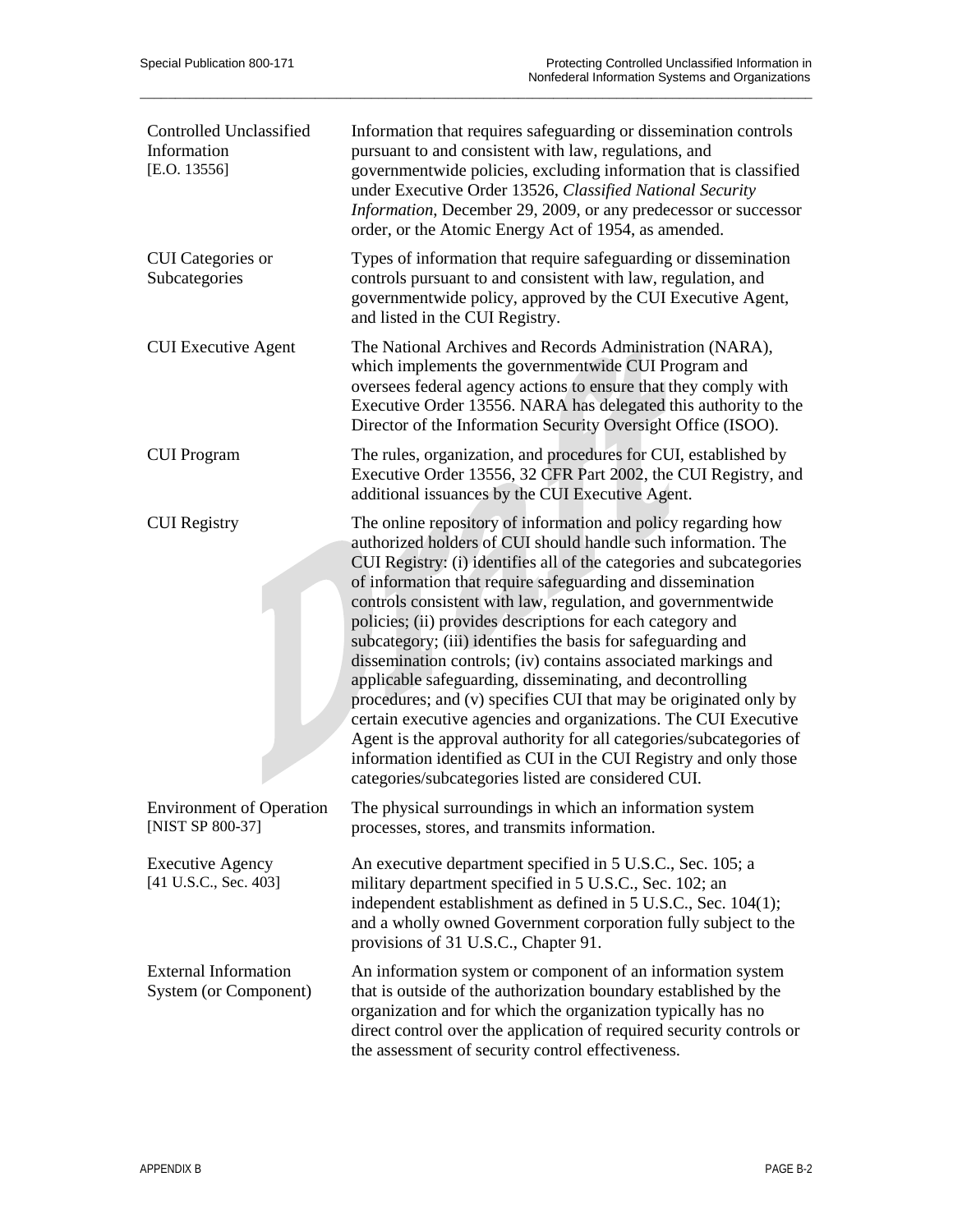| <b>External Information</b><br><b>System Service</b>            | An information system service that is implemented outside of the<br>authorization boundary of the organizational information system<br>(i.e., a service that is used by, but not a part of, the organizational<br>information system) and for which the organization typically has<br>no direct control over the application of required security controls<br>or the assessment of security control effectiveness.                                     |
|-----------------------------------------------------------------|--------------------------------------------------------------------------------------------------------------------------------------------------------------------------------------------------------------------------------------------------------------------------------------------------------------------------------------------------------------------------------------------------------------------------------------------------------|
| <b>External Information</b><br><b>System Service Provider</b>   | A provider of external information system services to an<br>organization through a variety of consumer-producer<br>relationships including but not limited to: joint ventures; business<br>partnerships; outsourcing arrangements (i.e., through contracts,<br>interagency agreements, lines of business arrangements);<br>licensing agreements; and/or supply chain exchanges.                                                                        |
| <b>External Network</b>                                         | A network not controlled by the organization.                                                                                                                                                                                                                                                                                                                                                                                                          |
| <b>Federal Agency</b>                                           | See Executive Agency.                                                                                                                                                                                                                                                                                                                                                                                                                                  |
| <b>Federal Information</b><br>System<br>[40 U.S.C., Sec. 11331] | An information system used or operated by an executive agency,<br>by a contractor of an executive agency, or by another<br>organization on behalf of an executive agency.                                                                                                                                                                                                                                                                              |
| FIPS-Validated<br>Cryptography                                  | A cryptographic module validated by the Cryptographic Module<br>Validation Program (CMVP) to meet requirements specified in<br>FIPS Publication 140-2 (as amended). As a prerequisite to CMVP<br>validation, the cryptographic module is required to employ a<br>cryptographic algorithm implementation that has successfully<br>passed validation testing by the Cryptographic Algorithm<br>Validation Program (CAVP). See NSA-Approved Cryptography. |
| Firmware<br>[CNSSI 4009]                                        | Computer programs and data stored in hardware - typically in<br>read-only memory (ROM) or programmable read-only memory<br>(PROM) - such that the programs and data cannot be dynamically<br>written or modified during execution of the programs.                                                                                                                                                                                                     |
| Hardware<br>[CNSSI 4009]                                        | The physical components of an information system. See Software<br>and Firmware.                                                                                                                                                                                                                                                                                                                                                                        |
| Impact                                                          | The effect on organizational operations, organizational assets,<br>individuals, other organizations, or the Nation (including the<br>national security interests of the United States) of a loss of<br>confidentiality, integrity, or availability of information or an<br>information system.                                                                                                                                                         |
| Incident<br>[FIPS 200]                                          | An occurrence that actually or potentially jeopardizes the<br>confidentiality, integrity, or availability of an information system<br>or the information the system processes, stores, or transmits or<br>that constitutes a violation or imminent threat of violation of<br>security policies, security procedures, or acceptable use policies.                                                                                                       |
| Information<br>[CNSSI 4009]                                     | Any communication or representation of knowledge such as facts,<br>data, or opinions in any medium or form, including textual,<br>numerical, graphic, cartographic, narrative, or audiovisual.                                                                                                                                                                                                                                                         |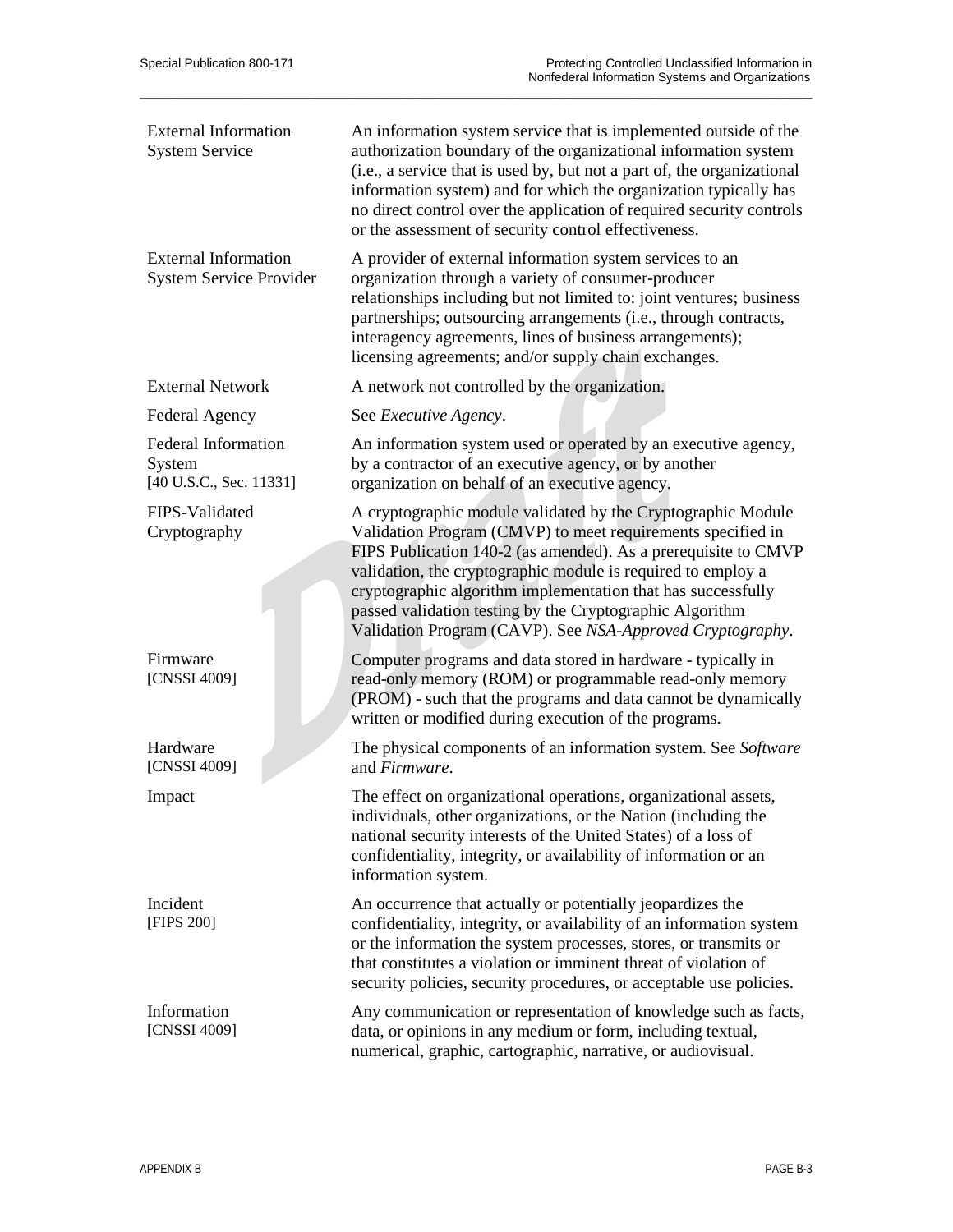| <b>Information Resources</b><br>[44 U.S.C., Sec. 3502]               | Information and related resources, such as personnel, equipment,<br>funds, and information technology.                                                                                                                                                                                                                                                                                                                                                                                                                                                                                                                                                                                                                                                                                                                                                                                                              |
|----------------------------------------------------------------------|---------------------------------------------------------------------------------------------------------------------------------------------------------------------------------------------------------------------------------------------------------------------------------------------------------------------------------------------------------------------------------------------------------------------------------------------------------------------------------------------------------------------------------------------------------------------------------------------------------------------------------------------------------------------------------------------------------------------------------------------------------------------------------------------------------------------------------------------------------------------------------------------------------------------|
| <b>Information Security</b><br>[44 U.S.C., Sec. 3542]                | The protection of information and information systems from<br>unauthorized access, use, disclosure, disruption, modification, or<br>destruction in order to provide confidentiality, integrity, and<br>availability.                                                                                                                                                                                                                                                                                                                                                                                                                                                                                                                                                                                                                                                                                                |
| <b>Information System</b><br>[44 U.S.C., Sec. 3502]                  | A discrete set of information resources organized for the<br>collection, processing, maintenance, use, sharing, dissemination,<br>or disposition of information.                                                                                                                                                                                                                                                                                                                                                                                                                                                                                                                                                                                                                                                                                                                                                    |
|                                                                      | Note: Information systems also include specialized systems such as<br>industrial/process controls systems, telephone switching and private branch<br>exchange (PBX) systems, and environmental control systems.                                                                                                                                                                                                                                                                                                                                                                                                                                                                                                                                                                                                                                                                                                     |
| <b>Information System</b><br>Component<br>[NIST SP 800-128, Adapted] | A discrete, identifiable information technology asset (e.g.,<br>hardware, software, firmware) that represents a building block of<br>an information system. Information system components include<br>commercial information technology products.                                                                                                                                                                                                                                                                                                                                                                                                                                                                                                                                                                                                                                                                    |
| <b>Information System</b><br>Service                                 | A capability provided by an information system that facilitates<br>information processing, storage, or transmission.                                                                                                                                                                                                                                                                                                                                                                                                                                                                                                                                                                                                                                                                                                                                                                                                |
| <b>Information Technology</b><br>$[40 \text{ U.S.C., Sec. } 1401]$   | Any equipment or interconnected system or subsystem of<br>equipment that is used in the automatic acquisition, storage,<br>manipulation, management, movement, control, display,<br>switching, interchange, transmission, or reception of data or<br>information by the executive agency. For purposes of the<br>preceding sentence, equipment is used by an executive agency if<br>the equipment is used by the executive agency directly or is used<br>by a contractor under a contract with the executive agency which:<br>(i) requires the use of such equipment; or (ii) requires the use, to a<br>significant extent, of such equipment in the performance of a<br>service or the furnishing of a product. The term <i>information</i><br>technology includes computers, ancillary equipment, software,<br>firmware, and similar procedures, services (including support<br>services), and related resources. |
| Integrity<br>[44 U.S.C., Sec. 3542]                                  | Guarding against improper information modification or<br>destruction, and includes ensuring information non-repudiation<br>and authenticity.                                                                                                                                                                                                                                                                                                                                                                                                                                                                                                                                                                                                                                                                                                                                                                        |
| <b>Internal Network</b>                                              | A network where: (i) the establishment, maintenance, and<br>provisioning of security controls are under the direct control of<br>organizational employees or contractors; or (ii) cryptographic<br>encapsulation or similar security technology implemented<br>between organization-controlled endpoints, provides the same<br>effect (at least with regard to confidentiality and integrity). An<br>internal network is typically organization-owned, yet may be<br>organization-controlled while not being organization-owned.                                                                                                                                                                                                                                                                                                                                                                                    |
| <b>Local Access</b>                                                  | Access to an organizational information system by a user (or<br>process acting on behalf of a user) communicating through a<br>direct connection without the use of a network.                                                                                                                                                                                                                                                                                                                                                                                                                                                                                                                                                                                                                                                                                                                                      |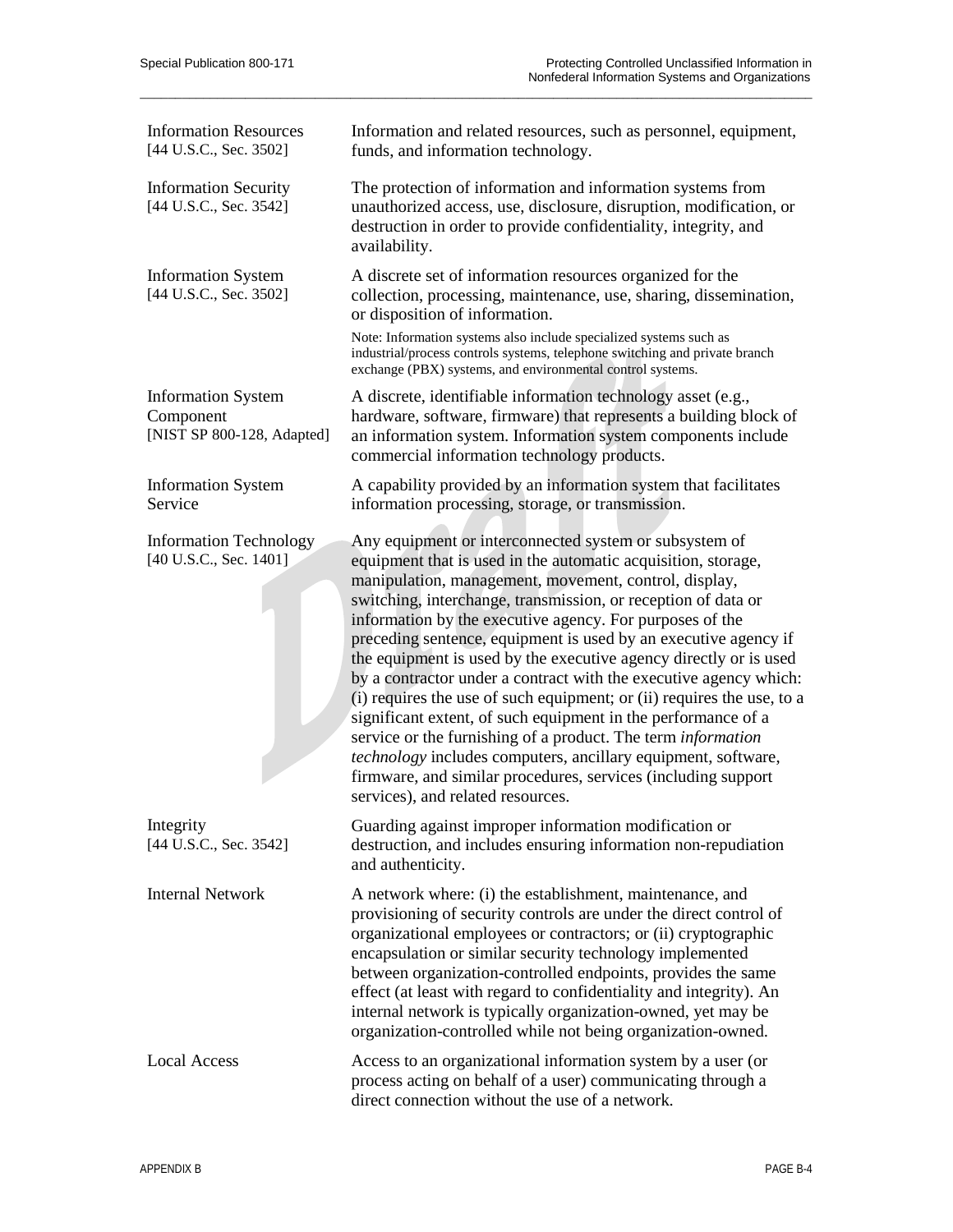| <b>Malicious Code</b>             | Software or firmware intended to perform an unauthorized<br>process that will have adverse impact on the confidentiality,<br>integrity, or availability of an information system. A virus, worm,<br>Trojan horse, or other code-based entity that infects a host.<br>Spyware and some forms of adware are also examples of<br>malicious code.                                                                                                                                                                                                                                                                                                            |
|-----------------------------------|----------------------------------------------------------------------------------------------------------------------------------------------------------------------------------------------------------------------------------------------------------------------------------------------------------------------------------------------------------------------------------------------------------------------------------------------------------------------------------------------------------------------------------------------------------------------------------------------------------------------------------------------------------|
| Media<br>[FIPS 200]               | Physical devices or writing surfaces including, but not limited to,<br>magnetic tapes, optical disks, magnetic disks, Large-Scale<br>Integration (LSI) memory chips, and printouts (but not including<br>display media) onto which information is recorded, stored, or<br>printed within an information system.                                                                                                                                                                                                                                                                                                                                          |
| Mobile Code                       | Software programs or parts of programs obtained from remote<br>information systems, transmitted across a network, and executed<br>on a local information system without explicit installation or<br>execution by the recipient.                                                                                                                                                                                                                                                                                                                                                                                                                          |
| <b>Mobile Device</b>              | A portable computing device that: (i) has a small form factor such<br>that it can easily be carried by a single individual; (ii) is designed<br>to operate without a physical connection (e.g., wirelessly transmit<br>or receive information); (iii) possesses local, non-removable or<br>removable data storage; and (iv) includes a self-contained power<br>source. Mobile devices may also include voice communication<br>capabilities, on-board sensors that allow the devices to capture<br>information, and/or built-in features for synchronizing local data<br>with remote locations. Examples include smart phones, tablets,<br>and E-readers. |
| <b>Multifactor Authentication</b> | Authentication using two or more different factors to achieve<br>authentication. Factors include: (i) something you know (e.g.,<br>password/PIN); (ii) something you have (e.g., cryptographic<br>identification device, token); or (iii) something you are (e.g.,<br>biometric). See Authenticator.                                                                                                                                                                                                                                                                                                                                                     |
| Nonfederal Information<br>System  | An information system that does not meet the criteria for a federal<br>information system.                                                                                                                                                                                                                                                                                                                                                                                                                                                                                                                                                               |
| Nonfederal Organization           | An entity that owns, operates, or maintains a nonfederal<br>information system.                                                                                                                                                                                                                                                                                                                                                                                                                                                                                                                                                                          |
| Network<br>[CNSSI 4009]           | Information system(s) implemented with a collection of<br>interconnected components. Such components may include<br>routers, hubs, cabling, telecommunications controllers, key<br>distribution centers, and technical control devices.                                                                                                                                                                                                                                                                                                                                                                                                                  |
| <b>Network Access</b>             | Access to an information system by a user (or a process acting on<br>behalf of a user) communicating through a network (e.g., local<br>area network, wide area network, Internet).                                                                                                                                                                                                                                                                                                                                                                                                                                                                       |
| Nonlocal Maintenance              | Maintenance activities conducted by individuals communicating<br>through a network, either an external network (e.g., the Internet)<br>or an internal network.                                                                                                                                                                                                                                                                                                                                                                                                                                                                                           |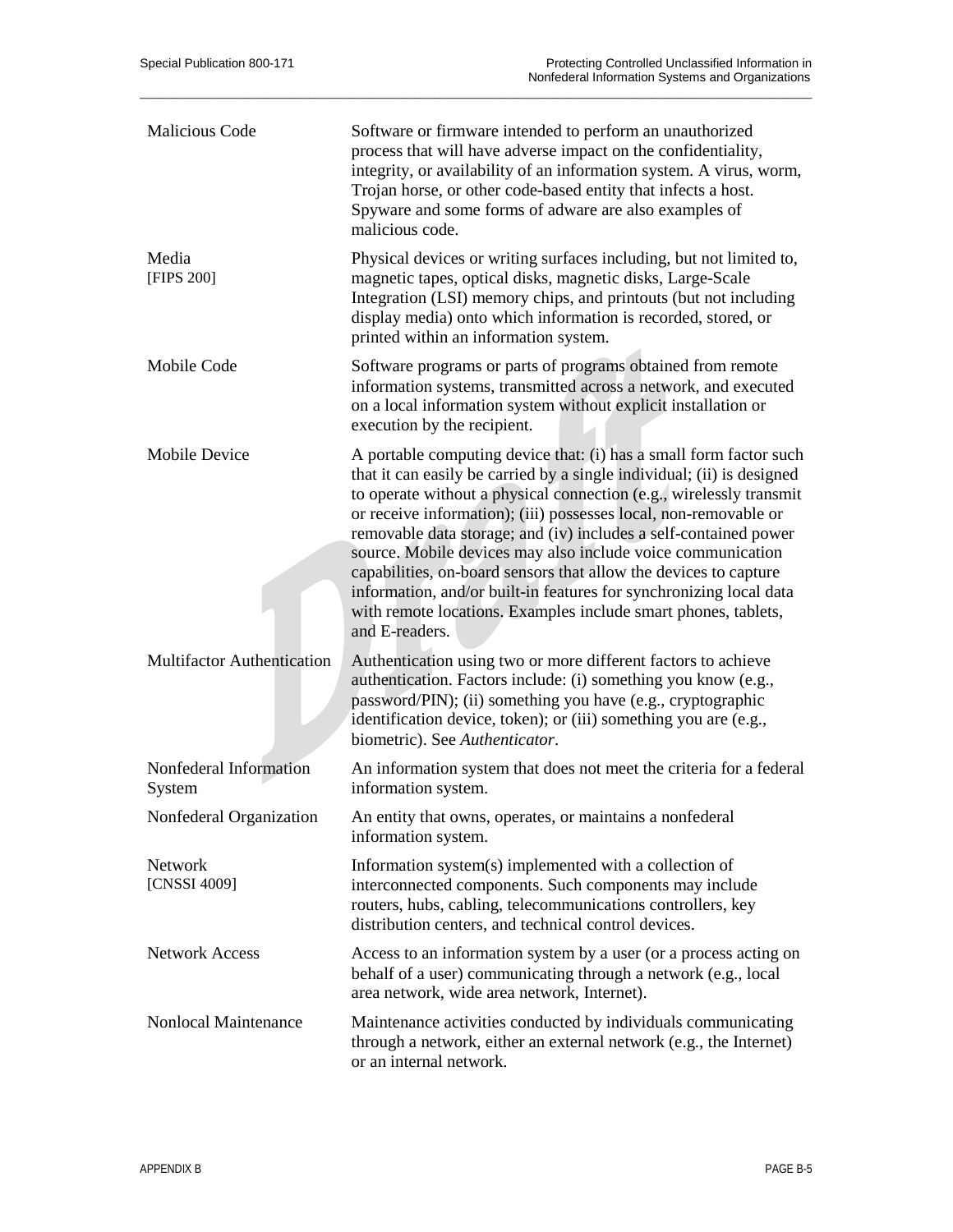| Organization<br>[FIPS 200, Adapted] | An entity of any size, complexity, or positioning within an<br>organizational structure.                                                                                                                                                                                                                                                                                                                                                                                 |
|-------------------------------------|--------------------------------------------------------------------------------------------------------------------------------------------------------------------------------------------------------------------------------------------------------------------------------------------------------------------------------------------------------------------------------------------------------------------------------------------------------------------------|
| Portable Storage Device             | An information system component that can be inserted into and<br>removed from an information system, and that is used to store<br>data or information (e.g., text, video, audio, and/or image data).<br>Such components are typically implemented on magnetic, optical,<br>or solid state devices (e.g., floppy disks, compact/digital video<br>disks, flash/thumb drives, external hard disk drives, and flash<br>memory cards/drives that contain nonvolatile memory). |
| Potential Impact<br>[FIPS 199]      | The loss of confidentiality, integrity, or availability could be<br>expected to have: (i) a <i>limited</i> adverse effect (FIPS Publication<br>199 low); (ii) a serious adverse effect (FIPS Publication 199<br>moderate); or (iii) a severe or catastrophic adverse effect (FIPS<br>Publication 199 high) on organizational operations,<br>organizational assets, or individuals.                                                                                       |
| Privileged Account                  | An information system account with authorizations of a<br>privileged user.                                                                                                                                                                                                                                                                                                                                                                                               |
| Privileged User<br>[CNSSI 4009]     | A user that is authorized (and therefore, trusted) to perform<br>security-relevant functions that ordinary users are not authorized<br>to perform.                                                                                                                                                                                                                                                                                                                       |
| Records                             | The recordings (automated and/or manual) of evidence of<br>activities performed or results achieved (e.g., forms, reports, test<br>results), which serve as a basis for verifying that the organization<br>and the information system are performing as intended. Also used<br>to refer to units of related data fields (i.e., groups of data fields<br>that can be accessed by a program and that contain the complete<br>set of information on particular items).      |
| <b>Remote Access</b>                | Access to an organizational information system by a user (or a<br>process acting on behalf of a user) communicating through an<br>external network (e.g., the Internet).                                                                                                                                                                                                                                                                                                 |
| <b>Remote Maintenance</b>           | Maintenance activities conducted by individuals communicating<br>through an external network (e.g., the Internet).                                                                                                                                                                                                                                                                                                                                                       |
| Risk<br>[FIPS 200, Adapted]         | A measure of the extent to which an entity is threatened by a<br>potential circumstance or event, and typically a function of: (i)<br>the adverse impacts that would arise if the circumstance or event<br>occurs; and (ii) the likelihood of occurrence.                                                                                                                                                                                                                |
|                                     | Information system-related security risks are those risks that arise<br>from the loss of confidentiality, integrity, or availability of<br>information or information systems and reflect the potential<br>adverse impacts to organizational operations (including mission,<br>functions, image, or reputation), organizational assets,<br>individuals, other organizations, and the Nation.                                                                             |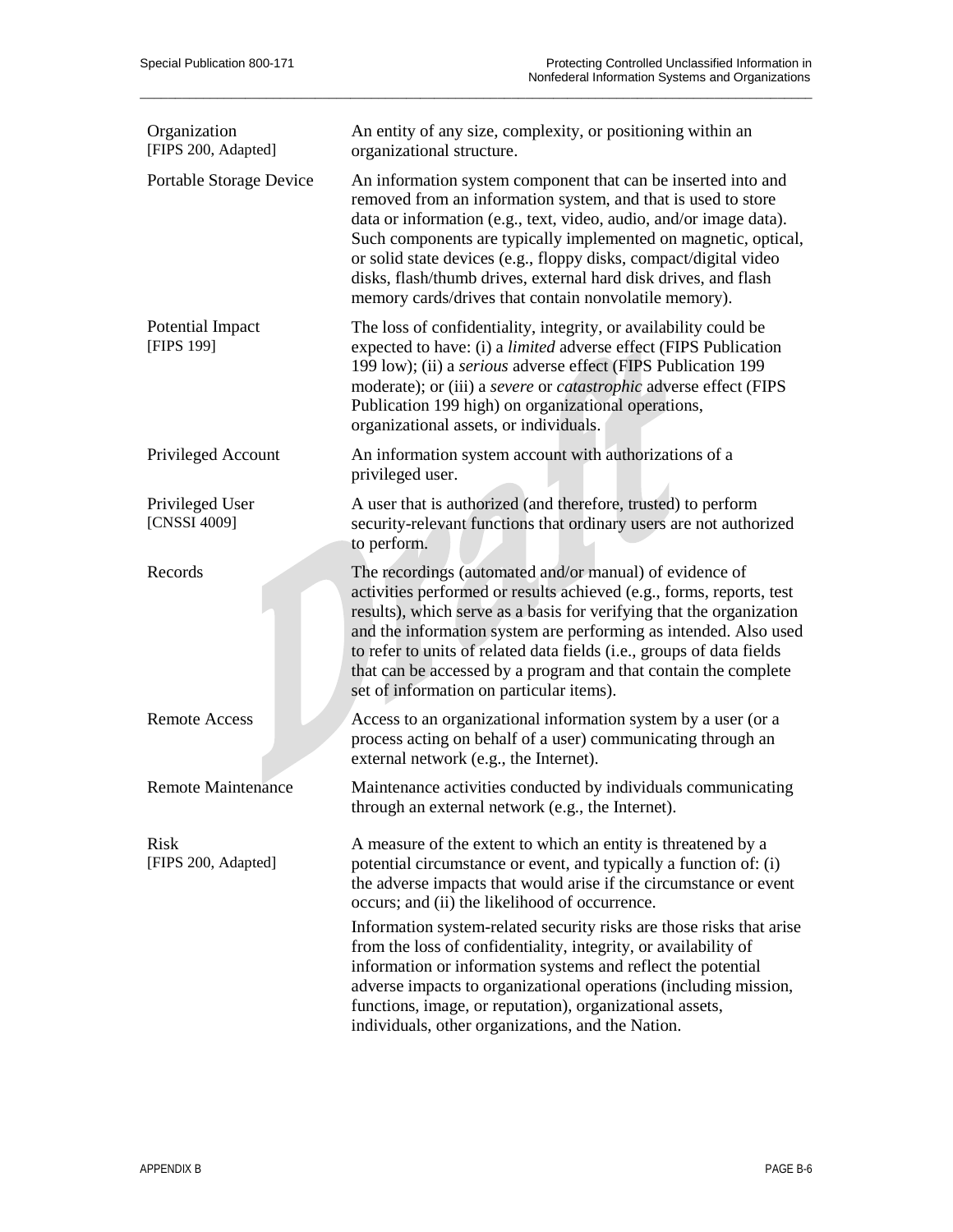| <b>Risk Assessment</b>                                         | The process of identifying risks to organizational operations<br>(including mission, functions, image, reputation), organizational<br>assets, individuals, other organizations, and the Nation, resulting<br>from the operation of an information system.                                                                                                                                                                                     |
|----------------------------------------------------------------|-----------------------------------------------------------------------------------------------------------------------------------------------------------------------------------------------------------------------------------------------------------------------------------------------------------------------------------------------------------------------------------------------------------------------------------------------|
|                                                                | Part of risk management, incorporates threat and vulnerability<br>analyses, and considers mitigations provided by security controls<br>planned or in place. Synonymous with risk analysis.                                                                                                                                                                                                                                                    |
| Sanitization                                                   | Actions taken to render data written on media unrecoverable by<br>both ordinary and, for some forms of sanitization, extraordinary<br>means.                                                                                                                                                                                                                                                                                                  |
|                                                                | Process to remove information from media such that data<br>recovery is not possible. It includes removing all classified labels,<br>markings, and activity logs.                                                                                                                                                                                                                                                                              |
| Security<br>[CNSSI 4009]                                       | A condition that results from the establishment and maintenance<br>of protective measures that enable an enterprise to perform its<br>mission or critical functions despite risks posed by threats to its<br>use of information systems. Protective measures may involve a<br>combination of deterrence, avoidance, prevention, detection,<br>recovery, and correction that should form part of the enterprise's<br>risk management approach. |
| <b>Security Assessment</b>                                     | See Security Control Assessment.                                                                                                                                                                                                                                                                                                                                                                                                              |
| Security Control<br>[FIPS 199, Adapted]                        | A safeguard or countermeasure prescribed for an information<br>system or an organization designed to protect the confidentiality,<br>integrity, and availability of its information and to meet a set of<br>defined security requirements.                                                                                                                                                                                                    |
| <b>Security Control</b><br>Assessment<br>[CNSSI 4009, Adapted] | The testing or evaluation of security controls to determine the<br>extent to which the controls are implemented correctly, operating<br>as intended, and producing the desired outcome with respect to<br>meeting the security requirements for an information system or<br>organization.                                                                                                                                                     |
| <b>Security Functionality</b>                                  | The security-related features, functions, mechanisms, services,<br>procedures, and architectures implemented within organizational<br>information systems or the environments in which those systems<br>operate.                                                                                                                                                                                                                              |
| <b>Security Functions</b>                                      | The hardware, software, and/or firmware of the information<br>system responsible for enforcing the system security policy and<br>supporting the isolation of code and data on which the protection<br>is based.                                                                                                                                                                                                                               |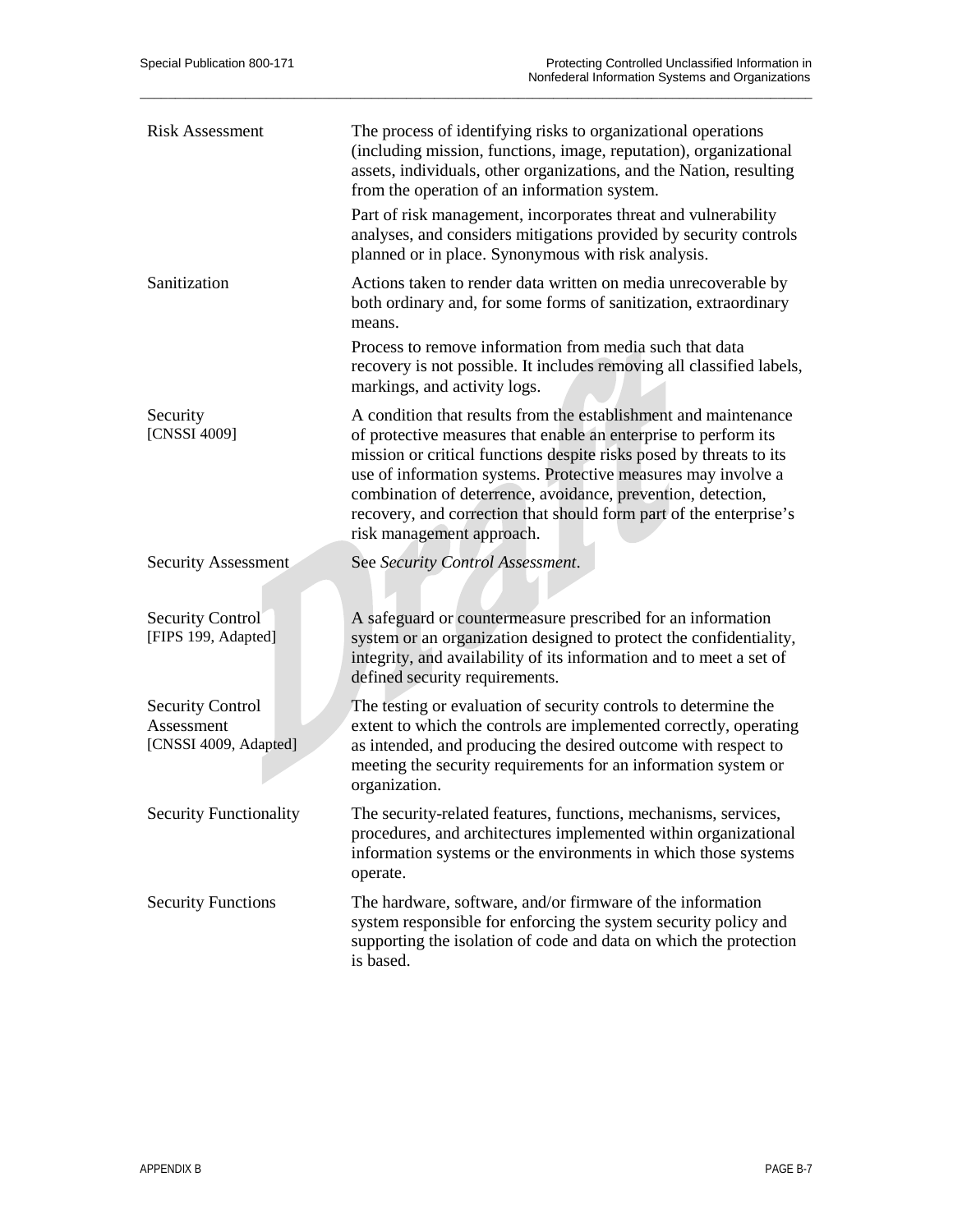| Information where the loss, misuse, or unauthorized access or<br>modification could adversely affect the national interest or the<br>conduct of federal programs, or the privacy to which individuals<br>are entitled under 5 U.S.C. Section 552a (the Privacy Act) that<br>has not been specifically authorized under criteria established by<br>an Executive Order or an Act of Congress to be kept classified in<br>the interest of national defense or foreign policy. |
|----------------------------------------------------------------------------------------------------------------------------------------------------------------------------------------------------------------------------------------------------------------------------------------------------------------------------------------------------------------------------------------------------------------------------------------------------------------------------|
| Statements used to provide additional explanatory information for<br>security controls or security control enhancements.                                                                                                                                                                                                                                                                                                                                                   |
| See Information System.                                                                                                                                                                                                                                                                                                                                                                                                                                                    |
| Any circumstance or event with the potential to adversely impact<br>organizational operations (including mission, functions, image, or<br>reputation), organizational assets, individuals, other<br>organizations, or the Nation through an information system via<br>unauthorized access, destruction, disclosure, modification of<br>information, and/or denial of service.                                                                                              |
| Individual, or (system) process acting on behalf of an individual,<br>authorized to access an information system.                                                                                                                                                                                                                                                                                                                                                          |
| The process used to identify: (i) software programs that are<br>authorized to execute on an information system; or (ii) authorized<br>Universal Resource Locators (URL)/websites.                                                                                                                                                                                                                                                                                          |
|                                                                                                                                                                                                                                                                                                                                                                                                                                                                            |